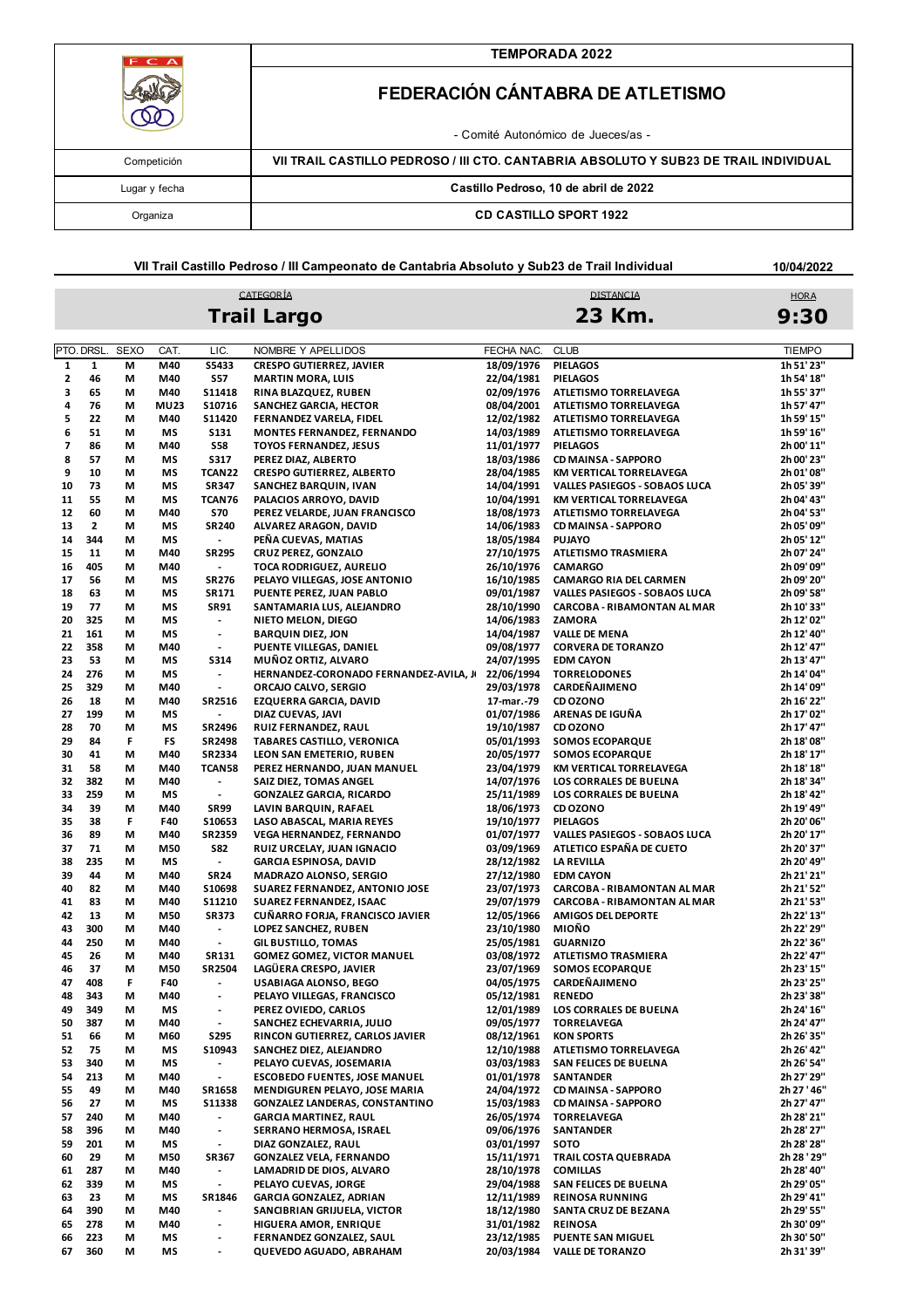| 68  | 165     | М | M40         | $\overline{\phantom{a}}$ | <b>BEDIA ORTIZ, FABIAN</b>            | 22/07/1972 | PEDRENA                          | 2h 31' 42"  |
|-----|---------|---|-------------|--------------------------|---------------------------------------|------------|----------------------------------|-------------|
| 69  | 12      | М | M40         | <b>SR294</b>             | <b>CRUZ PEREZ, IGNACIO</b>            | 16/01/1974 | ATLETISMO TRASMIERA              | 2h 31' 48"  |
| 70  | 392     | М | M60         | $\overline{\phantom{a}}$ | SANTIAGO FERNANDEZ, CASIMIRO          | 22/02/1962 | <b>VIERNOLES</b>                 | 2h 32' 06"  |
|     |         |   |             |                          |                                       |            |                                  |             |
| 71  | 175     | М | ΜS          | $\overline{\phantom{a}}$ | CARRASCO AGÜERO, ALVARO               | 27/08/1984 | <b>SANTANDER</b>                 | 2h 32' 13"  |
| 72  | 330     | М | M40         | $\overline{\phantom{a}}$ | ORIA BALBOA, JAVIER                   | 12/03/1976 | <b>SARON</b>                     | 2h 32' 19"  |
| 73  | 42      | М | M60         | <b>S2342</b>             | LOPEZ ALONSO, PEDRO                   | 07/03/1962 | <b>TRESPACK TEAM</b>             | 2h 32' 45"  |
| 74  | 281     | М | M40         | $\overline{\phantom{a}}$ | ILLERA LAVIN, RAUL                    | 29-abr.-80 | SANTIAGO DE CARTES               | 2h 33 ' 36" |
| 75  | 310     | М | M40         | $\overline{\phantom{a}}$ | <b>MARTINEZ ARANGO, HUGO</b>          | 23/08/1976 | <b>SANTANDER</b>                 | 2h 33 ' 59" |
|     |         |   |             |                          |                                       |            |                                  |             |
| 76  | 156     | М | ΜS          | $\overline{\phantom{a}}$ | <b>ALONSO FERRERO, HECTOR</b>         | 27/12/1985 | VALLADOLID                       | 2h 34' 02"  |
| 77  | 190     | М | M40         | $\overline{\phantom{a}}$ | DE COS GUTIERREZ, MANUEL ANGEL        | 24/07/1975 | <b>TORRELAVEGA</b>               | 2h 34' 30"  |
| 78  | 289     | М | M40         | $\overline{\phantom{a}}$ | LAVIN DIEGO, PEDRO                    | 19/03/1981 | <b>VARGAS</b>                    | 2h 34' 36"  |
| 79  | 319     | М | M50         | $\overline{\phantom{a}}$ |                                       | 15/11/1971 | <b>REINOSA</b>                   | 2h 34' 43"  |
|     |         |   |             |                          | <b>MERINO VALLE, FRANCISCO JAVIER</b> |            |                                  |             |
| 80  | 320     | М | ΜS          | $\overline{\phantom{a}}$ | MIGUELEZ MARTINEZ, DAVID              | 12/01/1983 | <b>SANTANDER</b>                 | 2h 34' 53"  |
| 81  | 315     | М | ΜS          | $\overline{\phantom{a}}$ | MARTINEZ NICOLAS, DAVID               | 28/11/1982 | <b>SANTANDER</b>                 | 2h 35' 01"  |
| 82  | 43      | F | FS          | SR6                      | <b>MACHO CAMPOS, LIDIA</b>            | 25/10/1983 | VALLES PASIEGOS - SOBAOS LUCA    | 2h 35' 34"  |
| 83  | 45      | М | M40         | S11180                   | <b>MARCOS LAVIN, ALBERTO</b>          | 24/12/1978 | <b>CD MAINSA SAPPORO</b>         | 2h 35' 35"  |
|     |         |   |             |                          |                                       |            |                                  |             |
| 84  | 166     | М | MS          | $\overline{\phantom{a}}$ | <b>BLAZQUEZ ROMERO, CRISTIAN</b>      | 30/03/1985 | SANTANDER                        | 2h 36' 13"  |
| 85  | 81      | М | M50         | SR2499                   | SOTA SAÑUDO, JUAN ANTONIO             | 10/02/1971 | <b>SOMOS ECOPARQUE</b>           | 2h 37' 07"  |
| 86  | 346     | М | M40         | $\overline{\phantom{a}}$ | PEREZ COTERILLO, DAVID                | 21/08/1975 | LIAÑO DE VILLAESCUSA             | 2h 37' 08"  |
| 87  | 230     | М | M40         | $\overline{\phantom{a}}$ | FUENTES ORTIZ, DAVID                  | 28/09/1976 | SANTIURDE DE TORANZO             | 2h 37' 26"  |
| 88  | 262     | М | M50         | $\overline{\phantom{a}}$ | <b>GONZALEZ JORGE, RUBEN</b>          | 09/01/1972 | <b>SANTANDER</b>                 | 2h 38' 05"  |
|     |         |   |             |                          |                                       |            |                                  |             |
| 89  | 399     | М | ΜS          | $\overline{\phantom{a}}$ | SOLAR RUIGOMEZ, PEDRO                 | 18/06/1982 | <b>ISLA</b>                      | 2h 38' 27"  |
| 90  | 88      | М | ΜS          | <b>SR432</b>             | URRACA TEJERINA, ANTONIO              | 30/03/1985 | TRAIL COSTA QUEBRADA             | 2h 38' 37"  |
| 91  | 267     | М | M40         | $\overline{\phantom{a}}$ | <b>GRACIA BENITEZ, ROBERTO CARLOS</b> | 02/03/1976 | <b>BURGOS</b>                    | 2h 38' 41"  |
| 92  | 376     | М | M40         | $\overline{\phantom{a}}$ | <b>RUIZ PINEDO, BENITO</b>            | 10/03/1976 | VIOÑO DE PIELAGOS                | 2h 38' 49"  |
|     |         |   |             |                          |                                       |            |                                  | 2h 38' 51"  |
| 93  | 303     | М | M40         | $\overline{\phantom{a}}$ | MANTECA POLANCO, MIGUEL ANGEL         | 04/08/1981 | POLANCO                          |             |
| 94  | 292     | М | M40         | $\overline{\phantom{a}}$ | LLATA ARCE, JOSE LUIS                 | 11/03/1974 | <b>SANTANDER</b>                 | 2h 39' 36"  |
| 95  | 210     | М | M40         | $\overline{\phantom{a}}$ | <b>ECHEGARAY RODRIGUEZ, DIEGO</b>     | 27/09/1973 | SOTO DE LA MARINA                | 2h 39' 44"  |
| 96  | 32      | М | M40         | <b>SR2272</b>            | <b>GUERRERO CAVADA, DAVID</b>         | 28/09/1974 | ATLETICO LAREDO - CAMPING LAREDO | 2h 39' 56"  |
|     |         |   |             |                          |                                       |            |                                  |             |
| 97  | 4       | М | M40         | <b>SR118</b>             | <b>CABRILLO CAMPO, OSCAR</b>          | 03/04/1981 | CD OZONO                         | 2h 40' 03"  |
| 98  | 40      | F | F40         | <b>SR115</b>             | LAVIN BARQUIN, ROCIO                  | 22/08/1979 | CD OZONO                         | 2h 40' 04"  |
| 99  | 69      | M | ΜS          | <b>SR439</b>             | RUIZ DIAZ, PEDRO                      | 14/08/1991 | <b>CD OZONO</b>                  | 2h 40' 05"  |
|     | 31      |   |             | <b>SR435</b>             |                                       | 01/03/1984 |                                  | 2h 42' 07"  |
| 100 |         | М | ΜS          |                          | <b>GUERRA SUAREZ, ROBERTO</b>         |            | <b>ATLETICO MENICENSE</b>        |             |
| 101 | 331     | М | ΜS          | $\blacksquare$           | ORTEGA GOMEZ, ERNESTO                 | 19/07/1994 | <b>MAZCUERRAS</b>                | 2h 43' 39"  |
| 102 | 363     | М | МS          | $\overline{\phantom{a}}$ | REGIDOR ROYUELA, GABRIEL              | 19/09/1994 | VALLADOLID                       | 2h 43' 40"  |
| 103 | 271     | М | M50         | $\overline{\phantom{a}}$ | <b>GUTIERREZ MACHO, LEONARDO</b>      | 16/05/1969 | <b>COLINDRES</b>                 | 2h 43 ' 52" |
|     | 416     |   |             |                          | VILLEGAS MUÑOZ, MIGUEL                |            |                                  | 2h 43' 56"  |
| 104 |         | М | ΜS          | $\overline{\phantom{a}}$ |                                       | 15/04/1995 | <b>PUENTE VIESGO</b>             |             |
| 105 | 373     | М | МS          | $\overline{\phantom{a}}$ | <b>RUIZ GUTIERREZ, RUBEN</b>          | 07/04/1983 | <b>RENEDO DE PIELAGOS</b>        | 2h 44' 09"  |
| 106 | 25      | М | ΜS          | SR2501                   | <b>GOMEZ BARGAÑO, JOSE ROBERTO</b>    | 19/03/1988 | <b>SOMOS ECOPARQUE</b>           | 2h 44' 15"  |
| 107 | 61      | М | M40         | SR2336                   | PIÑA COBO, VICENTE                    | 29/11/1980 | <b>SOMOS ECOPARQUE</b>           | 2h 44' 16"  |
| 108 | 153     | М | M50         | $\blacksquare$           | <b>ABRIL SOBRADILLO, JUSTO</b>        | 29/02/1972 | <b>TORRELAVEGA</b>               | 2h 44' 25"  |
|     |         |   |             |                          |                                       |            |                                  |             |
| 109 | 72      | F | F40         | <b>SR454</b>             | SAINZ DE LA MAZA MONTE, NATALIA       | 17/12/1979 | <b>INFICANT - VILLA DE NOJA</b>  | 2h 44' 26"  |
| 110 | 33      | М | ΜS          | <b>SR459</b>             | <b>GUTIERREZ CUEVAS, JORGE</b>        | 12/07/1982 | <b>ATLETICO MENICENSE</b>        | 2h 44' 30"  |
| 111 | 367     | М | M50         | $\overline{\phantom{a}}$ | RODRIGUEZ LOPEZ, ROBERTO              | 31/05/1969 | SANTA CRUZ DE BEZANA             | 2h 44' 50"  |
|     | 279     |   |             |                          |                                       |            | MIOÑO                            | 2h 45' 18"  |
| 112 |         | М | M50         | $\overline{\phantom{a}}$ | IBARRA CARBALLO, IÑAKI                | 04/06/1964 |                                  |             |
| 113 | 431     | M | M50         | $\overline{\phantom{a}}$ | <b>ROBLES, JOSE CARLOS</b>            | 19-mar.-71 |                                  | 2h 45' 27"  |
| 114 | 36      | F | FS          | TCAN45                   | HERRERO MOLLEDA, ALBA                 | 10/12/1996 | VILLA DE CABEZON                 | 2h 45' 34"  |
| 115 | 67      | М | M40         | SR2472                   | ROBLEDO RENERO, MARIANO               | 02/11/1972 | CD OZONO                         | 2h 45' 37"  |
|     |         |   |             |                          |                                       |            |                                  |             |
| 116 | 378     | М | M40         | $\overline{\phantom{a}}$ | <b>RUIZ RUIZ, OSCAR</b>               | 21/03/1979 | <b>BARROS</b>                    | 2h 46' 58"  |
|     | 117 377 | М | M50         | $\overline{\phantom{a}}$ | <b>RUIZ RUIZ, JOSE RAMON</b>          | 03/12/1967 | LOS CORRALES DE BUELNA           | 2h 46' 59"  |
| 118 | 335     | М | M40         | $\overline{\phantom{a}}$ | ORTIZ LASO, FILADELFO                 | 20/08/1979 | <b>VARGAS</b>                    | 2h 47' 13"  |
|     | 119 212 | м | МS          |                          | ECHEVERRIA MURGA, IVAN                | 28/12/1982 | <b>CASTRO URDIALES</b>           | 2h 47' 25"  |
|     |         |   |             |                          |                                       |            |                                  |             |
| 120 | 30      | М | M50         | SR440                    | <b>GUERRA SUAREZ, FERNANDO</b>        | 18/09/1971 | <b>ATLETICO MENICENSE</b>        | 2h 47' 44"  |
| 121 | 34      | М | ΜS          | TCAN79                   | <b>GUTIERREZ GUTIERREZ, SERGIO</b>    | 19/04/1982 | <b>REINOSA RUNNING</b>           | 2h 48' 20"  |
| 122 | 318     | М | M50         | $\overline{\phantom{a}}$ | <b>MARTINEZ SOBERON, MIGUEL</b>       | 30/04/1970 | SANTANDER                        | 2h 48' 25"  |
| 123 | 301     | М | M40         | $\overline{\phantom{a}}$ | LORENZO CODESAL, MIGUEL               | 20/05/1977 | EL ASTILLERO                     | 2h 48' 43"  |
|     | 312     |   |             | $\overline{\phantom{a}}$ | MARTINEZ GUTIERREZ, FERNANDO          |            |                                  |             |
| 124 |         | М | ΜS          |                          |                                       | 14/05/1994 | SAN VICENTE DE TORANZO           | 2h 49' 09"  |
| 125 | 375     | М | ΜS          | $\overline{\phantom{a}}$ | RUIZ MARTINEZ, JOSE CESAREO           | 24/02/1986 | VIOÑO DE PIELAGOS                | 2h 49' 20"  |
| 126 | 284     | F | <b>F50</b>  | $\overline{\phantom{a}}$ | <b>JARA ORTIZ, NURIA</b>              | 08/08/1971 | <b>PIELAGOS</b>                  | 2h 49' 49"  |
| 127 | 173     | М | <b>MU23</b> | $\overline{\phantom{a}}$ | <b>CANALES FERNANDEZ, RAUL</b>        | 16/12/2000 | <b>ENTRAMBASAGUAS</b>            | 2h 50' 03"  |
| 128 | 183     | F | FS          | $\overline{\phantom{a}}$ | COLINO ALONSO, SILVIA                 | 29/08/1988 | <b>GETXO</b>                     | 2h 50' 09"  |
|     |         |   |             |                          |                                       |            |                                  |             |
| 129 | 332     | М | M50         | $\overline{\phantom{a}}$ | ORTEGA PIRIS, PEDRO                   | 03/10/1967 | <b>SANTANDER</b>                 | 2h 50' 27"  |
| 130 | 214     | М | M40         | $\blacksquare$           | <b>ESCORTELL TRUEBA, DAVID</b>        | 18/01/1975 | <b>LAREDO</b>                    | 2h 51' 08"  |
| 131 | 20      | М | M50         | SR1549                   | <b>FERNANDEZ NATES, FELIX</b>         | 18/05/1967 | ATLETICO LAREDO - CAMPING LAREDO | 2h 51' 12"  |
| 132 | 9       | F | F40         | SR2403                   | <b>CONTRERAS GARCIA, SONIA</b>        | 07/07/1973 | <b>TRAIL COSTA QUEBRADA</b>      | 2h 51' 26"  |
|     | 21      |   |             |                          |                                       |            |                                  | 2h 52' 47"  |
| 133 |         | F | <b>F50</b>  | S871                     | FERNANDEZ RUIZ, ROSA MARIA            | 10/06/1970 | <b>VILLA DE CABEZON</b>          |             |
| 134 | 302     | F | FS          | $\overline{\phantom{a}}$ | MALAGA CRESPO, PALOMA                 | 03/02/1988 | <b>MURIEDAS</b>                  | 2h 53' 17"  |
| 135 | 391     | М | M40         | $\overline{\phantom{a}}$ | SANTAMARIA GAONA, SERGIO              | 01/08/1977 | <b>CASTRO URDIALES</b>           | 2h 53' 39"  |
| 136 | 414     | М | M50         | $\overline{\phantom{a}}$ | VILLAGRA JIMENEZ, DIEGO               | 19/12/1971 | <b>SARON</b>                     | 2h 53' 49"  |
| 137 | 409     | М | ΜS          | $\overline{\phantom{a}}$ | VALBUENA SOMOZA, EDUARDO              | 12/10/1984 | <b>ARNUERO</b>                   | 2h 54' 03"  |
|     |         |   |             |                          |                                       |            |                                  |             |
| 138 | 178     | М | M40         | $\overline{\phantom{a}}$ | CASO ALBARELLOS, OSCAR                | 09/09/1979 | <b>SANTANDER</b>                 | 2h 54' 21"  |
| 139 | 174     | М | ΜS          | $\overline{a}$           | <b>CARRAL BEDIA, DIEGO</b>            | 05/04/1989 | <b>RIOTUERTO</b>                 | 2h 54' 57"  |
| 140 | 342     | М | ΜS          | $\overline{\phantom{a}}$ | PELAYO RUIZ, SANTIAGO                 | 18/09/1984 | LAS PRESILLAS                    | 2h 55' 01"  |
| 141 | 412     | М | ΜS          | $\overline{\phantom{a}}$ | <b>VEGAS RUBIO, GABRIEL</b>           | 12/01/1990 | <b>REQUEJADA</b>                 | 2h 55' 32"  |
|     |         |   |             |                          |                                       |            |                                  |             |
| 142 | 219     | М | M40         | $\overline{\phantom{a}}$ | ESTRADA SIERRA, JOAQUIN               | 24/09/1980 | PANDO DE TORANZO                 | 2h 55' 46"  |
| 143 | 450     | М | M40         | $\overline{\phantom{a}}$ | <b>GARCIA TOCA, LUIS MIGUEL</b>       | 03/04/1978 | <b>SANTANDER</b>                 | 2h 56' 01"  |
| 144 | 291     | М | ΜS          | $\overline{\phantom{a}}$ | LEFEVRE YVES, NATHAN                  | 08/06/1993 | <b>NOJA</b>                      | 2h 56' 02"  |
| 145 | 179     | М | M40         | $\overline{\phantom{a}}$ | <b>CASTRO TRUCIOS, JESUS</b>          | 18/01/1980 | <b>PARBAYON</b>                  | 2h 56' 35"  |
|     |         |   |             |                          |                                       |            |                                  |             |
| 146 | 328     | М | M50         | $\overline{\phantom{a}}$ | OBREGON SANTAMARIA, BORJA             | 13/07/1969 | SANTA CRUZ DE BEZANA             | 2h 56' 54"  |
| 147 | 323     | М | M50         | $\overline{\phantom{a}}$ | <b>MORENO ARRUZA, LUIS</b>            | 04/06/1971 | <b>PONTEJOS</b>                  | 2h 56' 55"  |
| 148 | 222     | М | M40         | ÷,                       | FERNANDEZ FERRERA, JAVIER             | 16/11/1973 | <b>BOO DE PIELAGOS</b>           | 2h 57' 18"  |
| 149 | 264     | М | M40         | $\overline{\phantom{a}}$ | <b>GONZALEZ RIVERO, ADRIAN</b>        | 11/01/1981 | <b>PUENTE ARCE</b>               | 2h 57' 27"  |
|     |         |   |             |                          |                                       |            |                                  |             |
| 150 | 204     | М | M40         | $\overline{\phantom{a}}$ | DIEZ RIOZ, FRANCISCO                  | 05/11/1974 | EL ASTILLERO                     | 2h 57' 56"  |
| 151 | 384     | М | M50         | $\overline{\phantom{a}}$ | SAN JULIAN ALONSO, JOSE LUIS          | 28/05/1969 | <b>TORRELAVEGA</b>               | 2h 58' 15"  |
| 152 | 15      | М | <b>MU23</b> | <b>S320</b>              | DIAZ CAMPILLO, MARIO                  | 27/02/2001 | ATLETISMO TORRELAVEGA            | 2h 58' 59"  |
|     | 247     | М | ΜS          | $\overline{\phantom{a}}$ | <b>GARRIDO GARCIA, JORGE</b>          | 03/03/1997 | <b>PUENTE VIESGO</b>             | 2h 59' 29"  |
| 153 |         |   |             |                          |                                       |            |                                  |             |
| 154 | 206     | М | ΜS          | $\overline{\phantom{a}}$ | DIEZ VELASCO, VALENTIN                | 21/06/1986 | PENILLA DE TORANZO               | 3h 00' 30"  |
| 155 | 245     | М | M50         | $\overline{\phantom{a}}$ | <b>GARCINUÑO MANJARIN, RAMON</b>      | 01/12/1970 | VALDECILLA                       | 3h 00' 40"  |
|     | 156 371 | М | M50         | $\overline{\phantom{a}}$ | RUIZ FERNANDEZ, JUSN                  | 27/05/1968 | SAN FELICES DE BUELNA            | 3h 01' 52"  |
|     | 157 246 | М | M40         | $\overline{\phantom{a}}$ | GARRIDO ARIAS, ISRAEL                 | 22/04/1979 | VILLAMURIEL DE CERRATO           | 3h 02' 27"  |
|     |         |   |             |                          |                                       |            |                                  |             |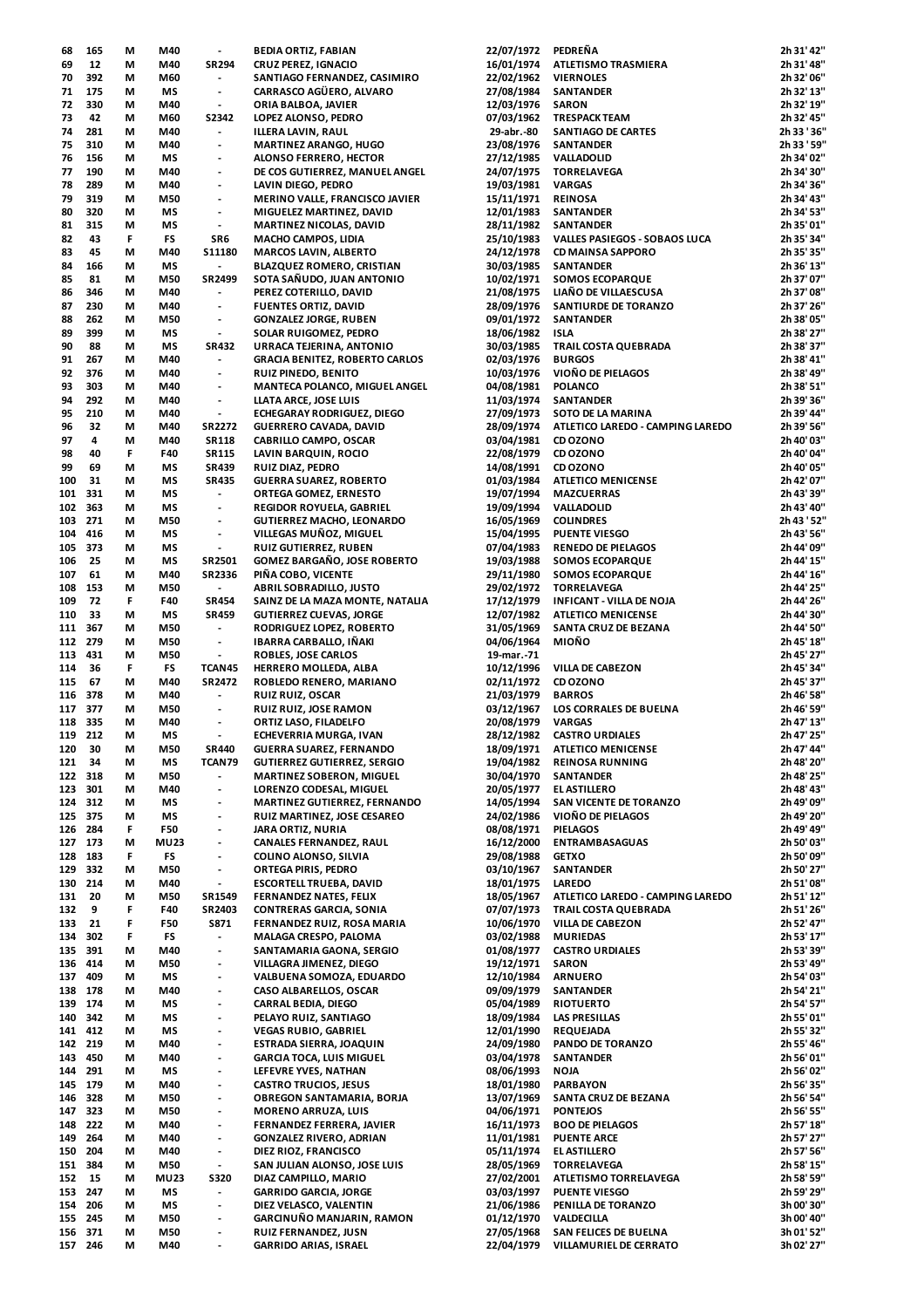| 158 | 90  | M  | M60         | <b>SR100</b>                 | <b>VELASCO CEBALLOS, JUAN</b>        | 17/07/1955 | <b>SOMOS ECOPARQUE</b>          | 3h 02' 35" |
|-----|-----|----|-------------|------------------------------|--------------------------------------|------------|---------------------------------|------------|
| 159 | 386 | F  | F40         | $\overline{\phantom{a}}$     | SANCHEZ ANGULO, MARIA R.             | 07/09/1980 | <b>UDIAS</b>                    | 3h 02' 40" |
| 160 | 270 | F  | F40         | $\overline{\phantom{a}}$     | GUTIERREZ LOPEZ, CARMEN              | 24/11/1974 | <b>EL ASTILLERO</b>             | 3h 03' 48" |
| 161 | 16  | F  | <b>F50</b>  | SR2337                       | DIEZ GARCIA, YOLANDA                 | 29/07/1969 | <b>SOMOS ECOPARQUE</b>          | 3h 04' 14" |
| 162 | 50  | М  | M50         | SR2332                       | <b>MENESES CASTILLO, RAMON</b>       | 27/08/1962 | <b>SOMOS ECOPARQUE</b>          | 3h 04' 37" |
|     |     |    |             |                              |                                      |            |                                 |            |
| 163 | 285 | М  | ΜS          | $\overline{\phantom{a}}$     | JIMENEZ LEGANES, JONATHAN            | 06/05/1991 | <b>TORRELAVEGA</b>              | 3h 05' 13" |
| 164 | 383 | М  | M40         | $\overline{\phantom{a}}$     | SAMPEDRO CASTAÑO, RAMON              | 03/05/1975 | <b>MURIEDAS</b>                 | 3h 05' 25" |
| 165 | 348 | М  | M50         | $\overline{\phantom{a}}$     | PEREZ MAYA, MANUEL                   | 19/06/1967 | SAN ROMAN DE LA LLANILLA        | 3h 06' 28" |
| 166 | 277 | F  | FS          | $\overline{\phantom{a}}$     | HERRERO MIRIAM, LEIRE                | 08/03/1988 | <b>NOJA</b>                     | 3h 06' 13" |
| 167 | 286 | М  | M40         | $\overline{\phantom{a}}$     | JORDAN HAYA, ALBERTO                 | 22/04/1981 | LAMIÑA                          | 3h 06' 14" |
| 168 | 171 | М  | M40         | $\overline{\phantom{a}}$     | CALOCA POLO, MARCOS                  | 14/04/1974 | <b>SANTANDER</b>                | 3h 06' 49" |
|     |     |    |             |                              |                                      |            |                                 |            |
| 169 | 299 | F  | F40         | $\overline{\phantom{a}}$     | LOPEZ RODRIGUEZ, ANA MARIA           | 20/07/1979 | <b>MORTERA DE PIELAGOS</b>      | 3h 07' 56" |
| 170 | 17  | М  | M40         | <b>SR433</b>                 | <b>ECHEVARRIA LIAÑO, ROBERTO</b>     | 14/04/1977 | CARCOBA - RIBAMONTAN AL MAR     | 3h 08' 35" |
| 171 | 160 | М  | M40         | $\overline{\phantom{a}}$     | ARROYO MIGUEL, JOSE MIGUEL           | 29/09/1973 | <b>BOO DE PIELAGOS</b>          | 3h 09' 41" |
| 172 | 309 | F  | F40         | $\overline{\phantom{a}}$     | MARTINEZ AGUDO, SUSANA               | 25/06/1980 | <b>SOLARES</b>                  | 3h 09' 29" |
| 173 | 265 | F  | F40         | $\overline{\phantom{a}}$     | GONZALEZ SAGARNA, SONIA              | 25/11/1975 | <b>CORCONTE</b>                 | 3h 09' 30" |
|     | 352 |    | MS          |                              |                                      |            |                                 | 3h 09' 50" |
| 174 |     | М  |             | $\overline{\phantom{a}}$     | POLO LOPEZ, RUBEN                    | 20/08/1983 | VALLADOLID                      |            |
| 175 | 168 | М  | M40         | $\overline{\phantom{a}}$     | BUSTARA PALENCIA, ARMANDO            | 25/03/1981 | <b>NOVALES</b>                  | 3h 15' 17" |
| 176 | 359 | М  | M50         | $\overline{\phantom{a}}$     | PULIDO GIL, ANTONIO                  | 31/08/1966 | <b>MALIAÑO</b>                  | 3h 15' 40" |
| 177 | 304 | F  | FS          | $\overline{\phantom{a}}$     | MARCO INFANTE, LUCIA                 | 29/07/1982 | <b>SANTANDER</b>                | 3h 15' 56" |
| 178 | 216 | F  | FS          | $\overline{\phantom{m}}$     | ESPALLARGAS COBO, SARA               | 06/03/1992 | <b>REQUEJADA</b>                | 3h 15' 58" |
| 179 | 163 | М  | M40         | $\overline{\phantom{a}}$     | BARROTABEÑA PASCUAL, OSCAR           | 28/03/1974 | <b>COLINDRES</b>                | 3h 16' 40" |
|     |     |    |             |                              |                                      |            |                                 |            |
| 180 | 207 | М  | M50         | $\overline{\phantom{a}}$     | DOMINGUEZ GONZALEZ, JORGE            | 31/03/1963 | <b>CASTRO URDIALES</b>          | 3h 19' 22" |
| 181 | 355 | М  | МS          | $\overline{\phantom{a}}$     | PORTILLA DIAZ, ALEJANDRO             | 30/09/1983 | PEÑACASTILLO                    | 3h 19' 28" |
| 182 | 411 | М  | MS          | $\overline{\phantom{a}}$     | <b>VEGA TORO, PEDRO</b>              | 13/07/1984 | <b>REQUEJADA</b>                | 3h 19' 43" |
| 183 | 52  | F  | F50         | SR1736                       | MORENO ARRUZA, ANA                   | 21/12/1969 | <b>CD CASTILLO SPORT 1922</b>   | 3h 20' 13" |
| 184 | 158 | М  | M40         | $\overline{\phantom{a}}$     | ANDRADE HERNANDEZ, IKER              | 13/02/1980 | <b>MOGRO</b>                    | 3h 20' 32" |
|     |     |    |             |                              |                                      |            |                                 |            |
| 185 | 6   | F  | F40         | SR2414                       | CALVO INGELMO, LAURA                 | 21/07/1973 | CD OZONO                        | 3h 21' 38" |
| 186 | 354 | М  | MS          | $\overline{\phantom{a}}$     | POO CASTAÑEDA, DANIEL                | 06/08/1984 | <b>TORRELAVEGA</b>              | 3h 22' 13" |
| 187 | 321 | М  | M40         | $\overline{\phantom{a}}$     | <b>MOQUETE MIESES, PATRICIO</b>      | 03/02/1980 | SOTO DE LA MARINA               | 3h 22' 47" |
| 188 | 85  | М  | M50         | SR2161                       | <b>TORRE AGUADO, JUAN</b>            | 26/08/1964 | <b>INFICANT - VILLA DE NOJA</b> | 3h 23' 05" |
| 189 | 398 | М  | ΜS          | $\overline{\phantom{a}}$     | SOLAR GARCIA, ALVARO                 | 24/06/1988 | <b>ARNUERO</b>                  | 3h 23' 07" |
|     |     |    |             |                              |                                      |            |                                 |            |
| 190 | 366 | М  | M40         | $\overline{\phantom{a}}$     | ROBLES NAVAMUEL, RUBEN               | 07/05/1974 | SAN FELICES DE BUELNA           | 3h 23' 15" |
| 191 | 191 | F  | F50         | $\overline{\phantom{a}}$     | DE DIEGO ESCRIBANO, CARMEN           | 20/02/1966 | <b>SANTANDER</b>                | 3h 23' 18" |
| 192 | 407 | М  | M40         | $\overline{\phantom{a}}$     | TRICIO GOMEZ, JUAN                   | 28/01/1973 | SOMO                            | 3h 23' 25" |
| 193 | 350 | М  | ΜS          | $\overline{\phantom{a}}$     | PEREZ SANTANA, MARIO                 | 05/11/1998 | <b>HINOJEDO</b>                 | 3h 23' 27" |
| 194 | 290 | М  | M40         | $\overline{\phantom{a}}$     |                                      | 11/09/1976 | <b>GALIZANO</b>                 | 3h 23' 30" |
|     |     |    |             |                              | LAVIN PRESMANES, ALVARO              |            |                                 |            |
| 195 | 54  | М  | M50         | <b>SR421</b>                 | <b>NUÑO SOLINIS, ROBERTO</b>         | 02/01/1968 | <b>CARBONERO CASTRO</b>         | 3h 23' 52" |
| 196 | 170 | M  | M40         | $\overline{\phantom{a}}$     | <b>CABELLO GARCIA, ARTURO</b>        | 06/02/1973 | SAN FELICES DE BUELNA           | 3h 27' 40" |
| 197 | 238 | М  | ΜS          | $\overline{\phantom{a}}$     | GARCIA MACHO, JAVIER                 | 17/07/1986 | VILLAPRESENTE                   | 3h 28' 08" |
| 198 | 275 | F  | FS          | $\overline{\phantom{a}}$     | HERNANDEZ VELASCO, PATRICIA          | 19/10/1986 | <b>MEDINA DEL CAMPO</b>         | 3h 28' 18" |
| 199 | 35  | F  | F50         | SR2335                       | HERNANDEZ CALVO, ANA                 | 17/03/1971 | <b>SOMOS ECOPARQUE</b>          | 3h 29' 52" |
|     |     |    |             | $\overline{\phantom{a}}$     |                                      |            |                                 |            |
| 200 | 236 | F  | F60         |                              | GARCIA GARCIA, INES                  | 06/03/1956 | SANTANDER                       | 3h 31' 10" |
| 201 | 389 | М  | ΜS          | $\overline{\phantom{a}}$     | SANCHEZ PEREZ, MANUEL                | 23/11/1989 | <b>VARGAS</b>                   | 3h 31' 33" |
| 202 | 220 | М  | MS          | $\overline{\phantom{a}}$     | FERNANDEZ ASUA, MANUEL ANTONIO       | 24/08/1986 | <b>TORRELAVEGA</b>              | 3h 31' 34" |
| 203 | 232 | М  | M50         | $\overline{\phantom{a}}$     | GALLO RUIZ, JAVIER                   | 24/08/1965 | <b>CUCHIA</b>                   | 3h 33' 29" |
| 204 | 234 | М  | M40         | $\overline{\phantom{a}}$     | GARCIA CERRO, ALBERTO                | 25/07/1981 | <b>BARCENA DE CICERO</b>        | 3h 35' 10" |
|     | 347 | F  | FS          | $\overline{\phantom{a}}$     |                                      | 03/12/1988 |                                 | 3h 36' 01" |
| 205 |     |    |             |                              | PEREZ MARTINEZ, ROSARIO              |            | <b>VEGA DE PAS</b>              |            |
| 206 | 202 | F  | F40         | $\overline{\phantom{a}}$     | DIEGO GUTIERREZ, MARGARITA           | 13/06/1981 | <b>SARON</b>                    | 3h 36' 30" |
| 207 | 180 | М  | M40         | $\overline{\phantom{a}}$     | CAYON BENITO, DANIEL                 | 14/06/1975 | <b>SARON</b>                    | 3h 36' 31" |
| 208 | 184 | М  | M40         | $\overline{\phantom{a}}$     | COSGAYA GARCIA, JOSE DANIEL          | 22/12/1974 | SAN FELICES DE BUELNA           | 3h 36' 40" |
| 209 | 365 | F  | F50         | $\overline{\phantom{a}}$     | RIOS BADA, ELSA MARIA                | 28/06/1970 | ARENAS DE IGUÑA                 | 3h 36' 42" |
| 210 | 327 | М  | ΜS          | $\overline{\phantom{a}}$     | <b>OBREGON GOMEZ, OSCAR</b>          | 12/12/1994 | VILLASEVIL                      | 3h 03' 16" |
|     |     |    |             |                              |                                      |            |                                 |            |
| 211 | 255 | М  | M50         | $\overline{\phantom{a}}$     | GOMEZ VELASCO, FEDERICO              | 30/01/1967 | <b>CASTILLO PEDROSO</b>         | 3h 44' 01" |
| 212 | 266 | М  | M40         | $\overline{\phantom{a}}$     | <b>GONZALEZ SAINZ, JAVIER</b>        | 28/03/1980 | <b>CASTILLO PEDROSO</b>         | 3h 44' 45" |
| 213 | 401 | М  | M40         | $\overline{\phantom{a}}$     | SOMARRIBA MANTILLA, ALEJANDRO        | 10/08/1973 | VIOÑO DE PIELAGOS               | 3h 44' 46" |
| 214 | 227 | М  | M40         | $\overline{\phantom{a}}$     | FERNANDEZ QUINTANA, ALVARO           | 20/04/1974 | <b>CORCONTE</b>                 | 3h 45' 59" |
| 215 | 394 | М  | M50         | $\overline{\phantom{a}}$     | SANTOVEÑA RABAGO, LUIS MIGUEL        | 07/03/1968 | <b>SERDIO</b>                   | 3h 46' 06" |
|     | 341 | F. |             |                              |                                      |            | PEDREÑA                         |            |
| 216 |     |    | F40         | $\overline{\phantom{a}}$     | PELAYO PELAYO COGOLLUDO, MIRIAM      | 28/02/1982 |                                 | 3h 46' 58" |
| 217 | 203 | М  | M50         | $\overline{\phantom{a}}$     | DIEZ CARRIZO, CESAR                  | 30/06/1970 | <b>GALIZANO</b>                 | 3h 46' 59" |
| 218 | 155 | М  | M50         | $\overline{\phantom{a}}$     | ALONSO ASPIREZ, DANIEL               | 17/04/1966 | <b>CASTRO URDIALES</b>          | 3h 54' 23" |
| 219 | 231 | М  | M50         | $\overline{\phantom{a}}$     | <b>GALLEGOS CUESTA, MIGUEL</b>       | 19/06/1965 | SANTANDER                       | 3h 58' 14" |
| 220 | 395 | М  | ΜS          | $\overline{\phantom{a}}$     | SANZ LOPEZ, SERGIO                   | 11/02/1993 | <b>MADRID</b>                   | 3h 59' 42" |
| 221 | 333 | М  | МS          | $\overline{\phantom{a}}$     | ORTIZ ACOSTA, DIEGO                  | 12/07/1996 | <b>MADRID</b>                   | 3h 59' 43" |
|     | 241 |    |             | $\overline{\phantom{a}}$     |                                      |            |                                 |            |
| 222 |     | М  | ΜS          |                              | <b>GARCIA ORTIZ, ALBERTO</b>         | 29/12/1983 | <b>SARON</b>                    | 4h 04' 59" |
| 223 | 298 | F  | F50         | $\overline{a}$               | LOPEZ PELAYO, CRESCENCIA             | 26/10/1964 | SANTIURDE DE TORANZO            | 4h 08' 00" |
| 224 | 218 | F  | F40         | $\overline{\phantom{a}}$     | ESTRADA SIERRA, CARMEN               | 06/04/1976 | PENILLA DE TORANZO              | 4h 08' 05" |
| 225 | 393 | М  | M50         | $\overline{\phantom{a}}$     | SANTODOMINGO HERNANDO, OSCAR         | 16/04/1970 | VILLAMURIEL DE CERRATO          | 4h 08' 07" |
| 226 | 402 | М  | M50         | $\overline{\phantom{a}}$     | SOTA FERNANDEZ, RAFAEL               | 19/07/1971 | RIAÑO                           | 4h 09' 49" |
| 227 | 415 | М  | M60         | $\overline{\phantom{a}}$     | VILLANUEVA MANTECON, TOMAS           | 01/02/1946 | <b>CASTILLO PEDROSO</b>         | 4h 10' 23" |
|     |     |    |             |                              |                                      |            |                                 |            |
| 228 | 188 | М  | M50         | $\overline{\phantom{a}}$     | <b>CULLIA RIVERO, FERNANDO</b>       | 10/09/1962 | ONTANEDA                        | 4h 10' 25" |
| 229 | 181 | М  | M40         | $\overline{\phantom{a}}$     | <b>COBO CUETO, MANUEL</b>            | 26/11/1972 | <b>MERUELO</b>                  | 4h 10' 49" |
| 230 | 249 | М  | M40         | $\overline{a}$               | <b>GAYO MARTINEZ, ALBERTO</b>        | 26/06/1973 | <b>HAZAS DE CESTO</b>           | 4h 10' 50" |
| 231 | 226 | М  | M50         | $\overline{\phantom{a}}$     | FERNANDEZ PERLACIA, LORENZO          | 28/05/1969 | LA PENILLA DE CAYON             | 4h 11' 26" |
| 232 | 253 | М  | M50         | $\qquad \qquad \blacksquare$ | GOMEZ DEL BARRIO, FRANCISCO JAVIER   | 05/12/1969 | EL ASTILLERO                    | 4h 17' 50" |
|     | 294 | F. | F50         |                              |                                      | 17/07/1969 |                                 | 4h 18' 14" |
| 233 |     |    |             | $\overline{\phantom{a}}$     | LOBATO MARTINEZ, INMACULADA          |            | <b>TORRELAVEGA</b>              |            |
| 234 | 198 | М  | M60         | $\overline{\phantom{a}}$     | DELGADO DE LA CRUZ, ISIDRO           | 10/05/1945 | <b>VARGAS</b>                   | 4h 18' 38" |
| 235 | 242 | М  | M60         | $\overline{\phantom{a}}$     | GARRIDO MANTECA, EDUARDO             | 17/02/1952 | <b>ESCOBEDO DE CAMARGO</b>      | 4h 18' 29" |
| 236 | 295 | F  | <b>F50</b>  | $\overline{\phantom{a}}$     | LOBATO MARTINEZ, IRENE               | 20/06/1968 | <b>TORRELAVEGA</b>              | 4h 19' 09" |
| 237 | 316 | М  | M60         | $\overline{\phantom{a}}$     | <b>MARTINEZ PENAGOS, JOSE MANUEL</b> | 23/11/1958 | <b>CORVERA DE TORANZO</b>       | 4h 23' 40" |
| 238 | 192 | F  | FS          | $\overline{\phantom{a}}$     | DE DIEGO VILLAR, CRISTINA            | 19/02/1983 | VILLASEVIL                      | 4h 24' 51" |
|     |     |    |             |                              |                                      |            |                                 |            |
| 239 | 187 | М  | <b>MU23</b> | $\overline{a}$               | <b>CUARTAS ALONSO, SERGIO</b>        | 20/12/2001 | <b>SARON</b>                    | 4h 24' 54" |
| 240 | 400 | М  | M40         | $\overline{\phantom{a}}$     | SOLORZANO DIAZ, BALDOMERO            | 04/07/1978 | SANTANDER                       | 4h 28' 55" |
| 241 | 379 | М  | ΜS          | $\overline{\phantom{a}}$     | RUIZ ZABALA, ALFONSO                 | 01/07/1984 | SANTANDER                       | 4h 28' 56" |
| 242 | 196 | М  | M40         | $\overline{\phantom{a}}$     | DEL CASTILLO ROMANO, PEDRO           | 07/08/1981 | <b>HERAS</b>                    | 4h 29' 50" |
| 243 | 326 | М  | M40         | $\overline{\phantom{a}}$     | NIETO SOMAVILLA, LUIS MANUEL         | 12/02/1981 | <b>ESCOBEDO DE CAMARGO</b>      | 4h 30' 02" |
|     |     |    |             |                              |                                      |            |                                 |            |
| 244 | 282 | М  | M40         | $\overline{\phantom{a}}$     | IZUZQUIZA LENZE, LEON                | 12/03/1981 | <b>MADRID</b>                   | 4h 31' 38" |
| 245 | 334 | F  | FS          | $\overline{\phantom{a}}$     | ORTIZ DIAZ, LAURA                    | 10/02/1988 | <b>MADRID</b>                   | 4h 31' 39" |
| 246 | 252 | М  | M40         | $\overline{\phantom{a}}$     | GIL ORTIZ, CARLOS                    | 23/03/1977 | SANTANDER                       | 4h 31' 47" |
| 247 | 256 | F  | F40         | $\overline{\phantom{a}}$     | GOMEZ VELASCO, ISABEL                | 06/01/1976 | <b>CASTILLO PEDROSO</b>         | 4h 31' 48" |
|     |     |    |             |                              |                                      |            |                                 |            |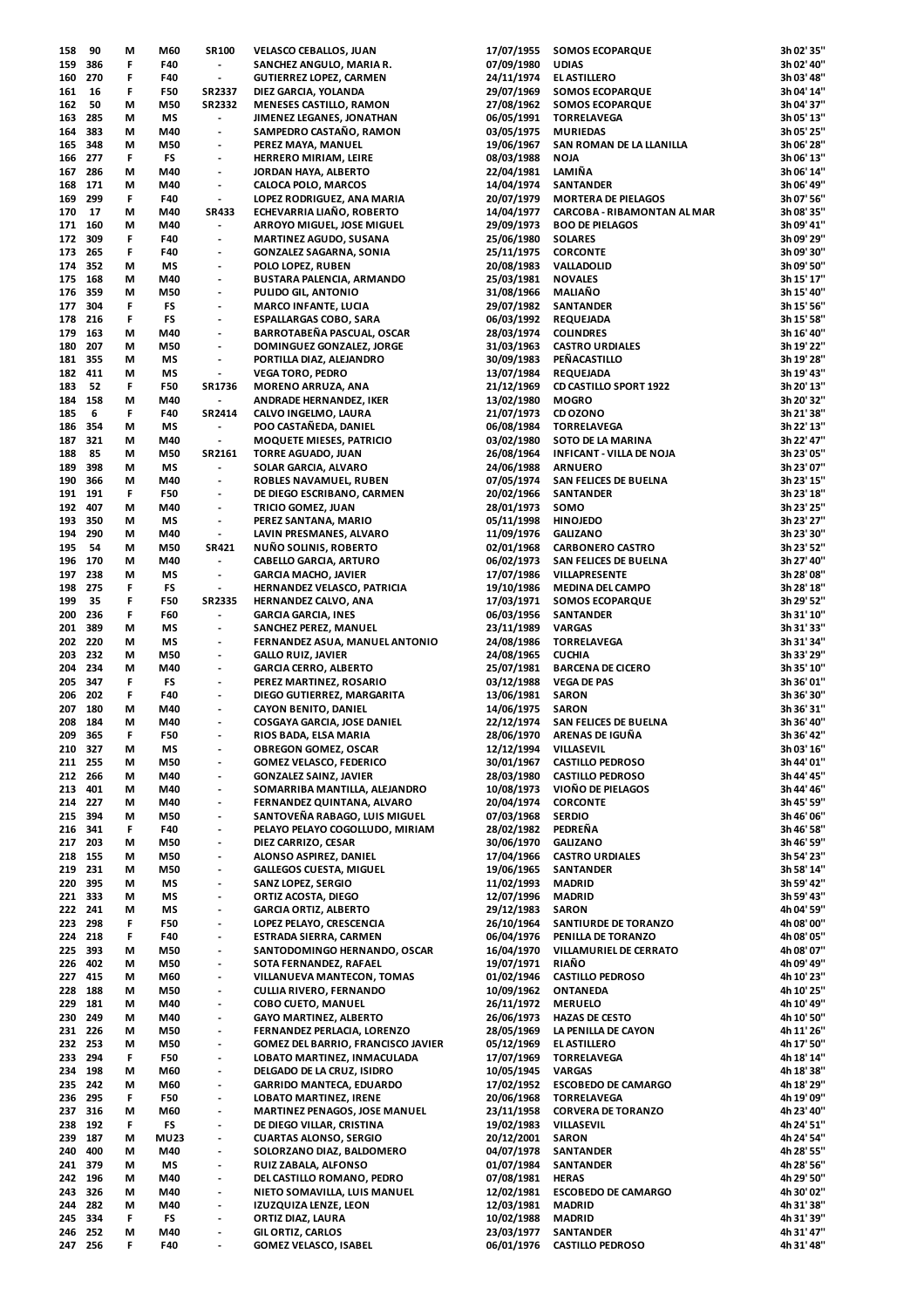| 248 | 237     | F  | F40         |                              | <b>GARCIA GONZALEZ, SILVIA</b>    | 07/10/1980 | <b>CASTILLO PEDROSO</b>   | 4h 31' 50" |
|-----|---------|----|-------------|------------------------------|-----------------------------------|------------|---------------------------|------------|
| 249 | 225     | F  | F40         |                              | FERNANDEZ PEÑA, MARIA JESUS       | 07/12/1980 | <b>VARGAS</b>             | 5h 35' 23" |
| 250 | 221     | М  | <b>MS</b>   | $\overline{\phantom{a}}$     | FERNANDEZ CALLEJA, ANDRES         | 01/12/1985 | VILLASEVIL                | 4h 36' 28" |
|     | 251 194 | М  | ΜS          | $\overline{\phantom{a}}$     | DE LA LAMA DE LUCAS, JUAN         | 29/03/1984 | SOTO DE LA MARINA         | 4h 42' 23" |
| 252 | 164     | F  | FS          | $\qquad \qquad \blacksquare$ | <b>BASTERRECHEA SAINZ, RAQUEL</b> | 26/10/1992 | <b>SANTANDER</b>          | 4h 42' 26" |
| 253 | 364     | F. | FS          | $\overline{\phantom{a}}$     | REVUELTA GONZALEZ, VANESSA        | 06/07/1995 | <b>ONTANEDA</b>           | 4h 42' 27" |
| 254 | 205     | М  | <b>MS</b>   | $\overline{\phantom{a}}$     | DIEZ TAUSIA, ISMAEL               | 18/06/1991 | <b>MURIEDAS</b>           | 4h 42' 44" |
| 255 | 406     | М  | <b>MS</b>   | $\qquad \qquad \blacksquare$ | TORRE FERNANDEZ, IVAN             | 07/01/1986 | <b>MIENGO</b>             | 4h 42' 46" |
| 256 | 385     | М  | <b>MS</b>   | $\overline{\phantom{a}}$     | SAN MARTIN RODRIGUEZ, ALBERTO     | 05/02/1985 | <b>MURIEDAS</b>           | 4h 44' 33" |
| 257 | 297     | F  | F50         | $\qquad \qquad \blacksquare$ | LOPEZ ORTEGA, MARIA JESUS         | 20/04/1966 | <b>SANTANDER</b>          | 4h 49' 34" |
| 258 | 280     | М  | <b>MS</b>   | $\overline{\phantom{a}}$     | <b>IGLESIAS RUIZ, DAVID</b>       | 06/07/1983 | <b>TORRELAVEGA</b>        | 4h 50' 53" |
| 259 | 404     | F  | F40         | $\overline{\phantom{a}}$     | <b>TERAN SAIZ, LAURA</b>          | 17/02/1979 | ARENAS DE IGUÑA           | 4h 50' 54" |
| 260 | 229     | F  | F40         | $\overline{\phantom{a}}$     | FERNANDEZ VILLEGAS, PATRICIA      | 25/03/1980 | <b>SILIO</b>              | 4h 50' 55" |
| 261 | 269     | М  | <b>MS</b>   | $\overline{\phantom{a}}$     | <b>GUTIERREZ GUTIERREZ, OSCAR</b> | 16/09/1985 | <b>SUANCES</b>            | 4h 50' 59" |
| 262 | 233     | М  | <b>MS</b>   | $\overline{\phantom{a}}$     | <b>GANDARILLAS DIEZ, JUAN</b>     | 07/08/1988 | <b>PONTEJOS</b>           | 4h 50' 59" |
| 263 | 274     | F  | <b>FS</b>   | $\overline{a}$               | <b>HAZAS LOPEZ, MARTA</b>         | 31/01/1983 | <b>HAZAS DE CESTO</b>     | 4h 50' 00" |
|     | 264 185 | М  | M40         | $\qquad \qquad \blacksquare$ | <b>CRESPO SEGUROLA, JAVIER</b>    | 02/12/1977 | <b>HAZAS DE CESTO</b>     | 4h 51' 01" |
| 265 | 251     | F  | FS          | $\overline{\phantom{a}}$     | GIL GARCIA-GUINEA, BLANCA         | 04/10/1987 | <b>REINOSA</b>            | 4h 55' 30" |
| 266 | 200     | М  | <b>MS</b>   | $\overline{\phantom{a}}$     | DIAZ GONZALEZ, DAVID              | 31/08/1993 | SOTO                      | 4h 55' 31" |
| 267 | 345     | F  | FS          | $\overline{\phantom{a}}$     | PEREZ AHEDO, MARTA                | 25/02/1995 | <b>SELAYA</b>             | 5h 00' 28" |
| 268 | 182     | F  | F40         | $\overline{\phantom{a}}$     | COBO GUTIERREZ, AZUCENA           | 01/02/1978 | VILLACARRIEDO             | 5h 00' 29" |
| 269 | 257     | М  | <b>MS</b>   | $\qquad \qquad \blacksquare$ | <b>GONZALEZ ANDRES, MIGUEL</b>    | 11/07/1985 | <b>PIELAGOS</b>           | 5h 00' 33" |
| 270 | 306     | М  | M40         | $\blacksquare$               | <b>MARTIN MACIAS, JOSE LUIS</b>   | 21/04/1981 | <b>ILLESCAS</b>           | 5h 00' 45" |
| 271 | 314     | F  | <b>FS</b>   | $\overline{\phantom{a}}$     | MARTINEZ LOPEZ, ALBA              | 07/11/1991 | <b>RENEDO DE PIELAGOS</b> | 5h 00' 49" |
|     | 272 154 | М  | M40         | $\blacksquare$               | ACHUTEGUI GONZALEZ, ANGEL         | 19/10/1976 | LOS CORRALES DE BUELNA    | 5h 00' 51" |
| 273 | 388     | F  | F40         | $\overline{\phantom{a}}$     | SANCHEZ GOMEZ, CRISTINA           | 20/10/1972 | LA ABADILLA DE CAYON      | 5h 02' 25" |
| 274 | 381     | F  | F40         | $\overline{\phantom{a}}$     | SAINZ-PARDO PUENTE, MAGDALENA     | 20/01/1981 | <b>CASTAÑEDA</b>          | 5h 02' 26" |
| 275 | 211     | F  | F40         |                              | ECHEVARRIA MUÑOZ, MARIA JESUS     | 30/12/1975 | <b>BURGOS</b>             | 5h 05' 56" |
| 276 | 186     | М  | M40         | $\blacksquare$               | <b>CRUZ SANTOS, SERGIO</b>        | 30/10/1976 | <b>PARBAYON</b>           | 5h 05' 57" |
| 277 | 362     | F  | <b>FS</b>   | $\overline{\phantom{a}}$     | REBOLLEDO MANTECON, FATIMA        | 09/03/1988 | LOS CORRALES DE BUELNA    | 5h 06' 08" |
| 278 | 258     | М  | <b>MU23</b> | $\blacksquare$               | <b>GONZALEZ FERNANDEZ, IZAN</b>   | 15/09/2002 | LOS CORRALES DE BUELNA    | 5h 06' 09" |
| 279 | 449     | М  | <b>MS</b>   | $\overline{\phantom{a}}$     | LOPEZ GONZALEZ, RAFAEL            | 31/10/1984 | LOS CORRALES DE BUELNA    | 5h 06' 10" |
| 280 | 261     | М  | M40         | $\overline{\phantom{a}}$     | <b>GONZALEZ GUTIERREZ, VICTOR</b> | 20/05/1978 | LOS CORRALES DE BUELNA    | 5h 06' 10" |
| 281 | 288     | F  | F40         | $\overline{\phantom{a}}$     | LASARTE ORIA, ARACELI             | 18/08/1979 | <b>MALIAÑO</b>            | 5h 10' 02" |
| 282 | 317     | F  | F40         |                              | MARTINEZ RIOS, MARIA PAZ          | 15/11/1976 | <b>CASTILLO PEDROSO</b>   | 5h 11' 37" |
| 283 | 239     | F  | F40         | $\overline{a}$               | <b>GARCIA MARTINEZ, MARIA</b>     | 13/09/1981 | <b>CASTILLO PEDROSO</b>   | 5h 11' 38" |
| 284 | 243     | F  | F40         | $\overline{\phantom{a}}$     | <b>GARCIA VAZQUEZ, BEATRIZ</b>    | 22/06/1977 | <b>SEVILLA</b>            | 5h 11' 42" |
| 285 | 361     | М  | <b>MU23</b> | $\overline{\phantom{a}}$     | REBANAL LOPEZ, ENRIQUE            | 10/11/2002 | SAN VICENTE DE TORANZO    | 5h 11' 44" |
| 286 | 272     | М  | M40         | $\overline{\phantom{a}}$     | <b>GUTIERREZ MIGUENS, ARMANDO</b> | 19/02/1974 | <b>SARON</b>              | 5h 25' 44" |
|     | 287 152 | F. | <b>FS</b>   | $\overline{\phantom{a}}$     | ABASCAL MEDIAVILLA, ANA ISABEL    | 17/09/1983 | <b>SARON</b>              | 5h 25' 45" |
|     |         |    |             |                              |                                   |            |                           |            |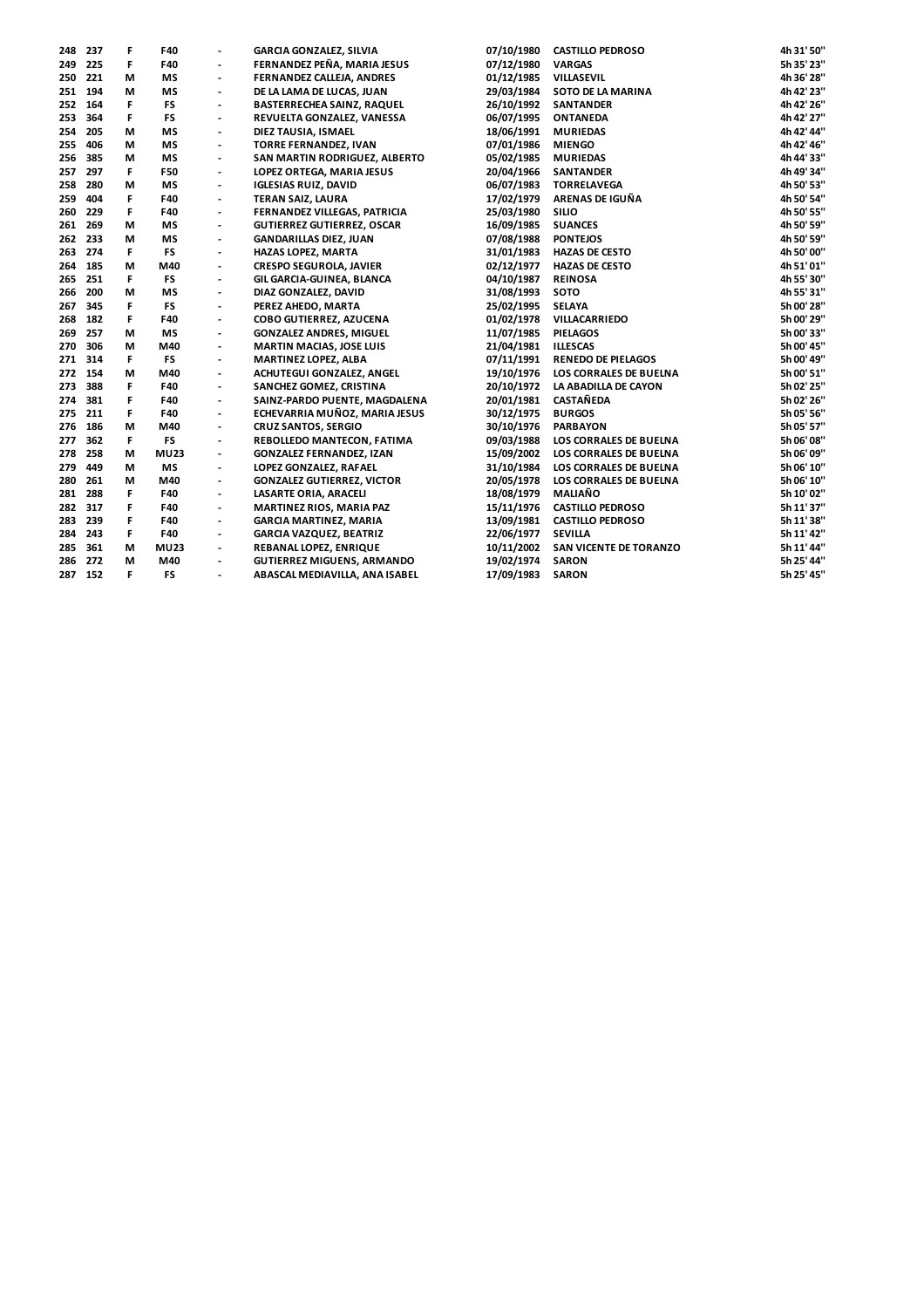### **Sub23 Masculino 9:30**

|    | PTO.DRSL. SEXO |   | CAT.        | LIC.                     | NOMBRE Y APELLIDOS              | FECHA NAC. CLUB |                               | <b>TIEMPO</b> |
|----|----------------|---|-------------|--------------------------|---------------------------------|-----------------|-------------------------------|---------------|
|    | 76             | М | <b>MU23</b> | S10716                   | <b>SANCHEZ GARCIA, HECTOR</b>   | 08/04/2001      | ATLETISMO TORRELAVEGA         | 1h 57' 47"    |
|    | 173            | м | <b>MU23</b> | $\overline{\phantom{a}}$ | <b>CANALES FERNANDEZ, RAUL</b>  | 16/12/2000      | <b>ENTRAMBASAGUAS</b>         | 2h 50' 03"    |
|    | 15             | м | <b>MU23</b> | <b>S320</b>              | DIAZ CAMPILLO, MARIO            | 27/02/2001      | ATLETISMO TORRELAVEGA         | 2h 58' 59"    |
| 4  | 187            | м | <b>MU23</b> | $\overline{\phantom{a}}$ | <b>CUARTAS ALONSO, SERGIO</b>   | 20/12/2001      | <b>SARON</b>                  | 4h 24' 54"    |
|    | 258            | м | <b>MU23</b> | $\overline{\phantom{a}}$ | <b>GONZALEZ FERNANDEZ. IZAN</b> | 15/09/2002      | <b>LOS CORRALES DE BUELNA</b> | 5h 06' 09"    |
| 6. | 361            | м | <b>MU23</b> | $\overline{\phantom{0}}$ | <b>REBANAL LOPEZ. ENRIQUE</b>   | 10/11/2002      | SAN VICENTE DE TORANZO        | 5h 11' 44"    |
|    |                |   |             |                          |                                 |                 |                               |               |

# **Máster Masculino A (de 40 a 49 años) 9:30**

**23 Km.**

**23 Km.**

| PTO. DRSL.<br>1<br>$\mathbf 2$<br>3<br>4<br>5<br>6<br>$\boldsymbol{7}$<br>8<br>9 | $\mathbf{1}$<br>46<br>65<br>22<br>86<br>60<br>11<br>405<br>358<br>329 | <b>SEXO</b><br>М<br>М<br>м<br>М<br>М<br>М<br>М<br>М | CAT.<br>M40<br>M40<br>M40<br>M40<br>M40<br>M40 | LIC.<br>S5433<br><b>S57</b><br>\$11418<br>S11420<br><b>S58</b> | NOMBRE Y APELLIDOS<br><b>CRESPO GUTIERREZ, JAVIER</b><br><b>MARTIN MORA, LUIS</b><br>RINA BLAZQUEZ, RUBEN<br>FERNANDEZ VARELA, FIDEL | FECHA NAC.<br>18/09/1976<br>22/04/1981<br>02/09/1976 | <b>CLUB</b><br><b>PIELAGOS</b><br><b>PIELAGOS</b><br>ATLETISMO TORRELAVEGA | <b>TIEMPO</b><br>1h 51' 23"<br>1h 54' 18"<br>1h 55' 37" |
|----------------------------------------------------------------------------------|-----------------------------------------------------------------------|-----------------------------------------------------|------------------------------------------------|----------------------------------------------------------------|--------------------------------------------------------------------------------------------------------------------------------------|------------------------------------------------------|----------------------------------------------------------------------------|---------------------------------------------------------|
|                                                                                  |                                                                       |                                                     |                                                |                                                                |                                                                                                                                      |                                                      |                                                                            |                                                         |
|                                                                                  |                                                                       |                                                     |                                                |                                                                |                                                                                                                                      |                                                      |                                                                            |                                                         |
|                                                                                  |                                                                       |                                                     |                                                |                                                                |                                                                                                                                      |                                                      |                                                                            |                                                         |
|                                                                                  |                                                                       |                                                     |                                                |                                                                |                                                                                                                                      |                                                      |                                                                            |                                                         |
|                                                                                  |                                                                       |                                                     |                                                |                                                                |                                                                                                                                      | 12/02/1982                                           | ATLETISMO TORRELAVEGA                                                      | 1h 59' 15"                                              |
|                                                                                  |                                                                       |                                                     |                                                |                                                                | <b>TOYOS FERNANDEZ, JESUS</b>                                                                                                        | 11/01/1977                                           | <b>PIELAGOS</b>                                                            | 2h 00' 11"                                              |
|                                                                                  |                                                                       |                                                     |                                                | <b>S70</b>                                                     | PEREZ VELARDE, JUAN FRANCISCO                                                                                                        | 18/08/1973                                           | ATLETISMO TORRELAVEGA                                                      | 2h 04' 53"                                              |
|                                                                                  |                                                                       |                                                     |                                                | <b>SR295</b>                                                   | <b>CRUZ PEREZ, GONZALO</b>                                                                                                           | 27/10/1975                                           | ATLETISMO TRASMIERA                                                        | 2h 07' 24"                                              |
|                                                                                  |                                                                       |                                                     | M40                                            |                                                                |                                                                                                                                      |                                                      |                                                                            |                                                         |
|                                                                                  |                                                                       |                                                     | M40                                            | $\overline{\phantom{a}}$                                       | TOCA RODRIGUEZ, AURELIO                                                                                                              | 26/10/1976                                           | <b>CAMARGO</b>                                                             | 2h 09' 09"                                              |
|                                                                                  |                                                                       | М                                                   | M40                                            | $\overline{\phantom{a}}$                                       | PUENTE VILLEGAS, DANIEL                                                                                                              | 09/08/1977                                           | <b>CORVERA DE TORANZO</b>                                                  | 2h 12' 47"                                              |
| 10                                                                               |                                                                       | М                                                   | M40                                            | $\blacksquare$                                                 | ORCAJO CALVO, SERGIO                                                                                                                 | 29/03/1978                                           | <b>CARDEÑAJIMENO</b>                                                       | 2h 14' 09"                                              |
| 11                                                                               | 18                                                                    | М                                                   | M40                                            | SR2516                                                         | EZQUERRA GARCIA, DAVID                                                                                                               | 17-mar.-79                                           | CD OZONO                                                                   | 2h 16' 22"                                              |
| 12                                                                               | 41                                                                    | М                                                   | M40                                            | SR2334                                                         | LEON SAN EMETERIO, RUBEN                                                                                                             | 20/05/1977                                           | <b>SOMOS ECOPARQUE</b>                                                     | 2h 18' 17"                                              |
| 13                                                                               | 58                                                                    | М                                                   | M40                                            | TCAN58                                                         | PEREZ HERNANDO, JUAN MANUEL                                                                                                          | 23/04/1979                                           | KM VERTICAL TORRELAVEGA                                                    | 2h 18' 18"                                              |
| 14                                                                               | 382                                                                   | М                                                   | M40                                            | $\blacksquare$                                                 | SAIZ DIEZ, TOMAS ANGEL                                                                                                               | 14/07/1976                                           | LOS CORRALES DE BUELNA                                                     | 2h 18' 34"                                              |
| 15                                                                               | 39                                                                    | М                                                   | M40                                            | <b>SR99</b>                                                    | LAVIN BARQUIN, RAFAEL                                                                                                                | 18/06/1973                                           | CD OZONO                                                                   | 2h 19' 49"                                              |
|                                                                                  |                                                                       |                                                     |                                                |                                                                |                                                                                                                                      |                                                      |                                                                            |                                                         |
| 16                                                                               | 89                                                                    | М                                                   | M40                                            | <b>SR2359</b>                                                  | <b>VEGA HERNANDEZ, FERNANDO</b>                                                                                                      | 01/07/1977                                           | VALLES PASIEGOS - SOBAOS LUCA                                              | 2h 20' 17"                                              |
| 17                                                                               | 44                                                                    | М                                                   | M40                                            | <b>SR24</b>                                                    | <b>MADRAZO ALONSO, SERGIO</b>                                                                                                        | 27/12/1980                                           | <b>EDM CAYON</b>                                                           | 2h 21' 21"                                              |
| 18                                                                               | 82                                                                    | М                                                   | M40                                            | S10698                                                         | SUAREZ FERNANDEZ, ANTONIO JOSE                                                                                                       | 23/07/1973                                           | CARCOBA - RIBAMONTAN AL MAR                                                | 2h 21' 52"                                              |
| 19                                                                               | 83                                                                    | М                                                   | M40                                            | S11210                                                         | SUAREZ FERNANDEZ, ISAAC                                                                                                              | 29/07/1979                                           | CARCOBA - RIBAMONTAN AL MAR                                                | 2h 21' 53"                                              |
| 20                                                                               | 300                                                                   | М                                                   | M40                                            | $\blacksquare$                                                 | LOPEZ SANCHEZ, RUBEN                                                                                                                 | 23/10/1980                                           | MIOÑO                                                                      | 2h 22' 29"                                              |
| 21                                                                               | 250                                                                   | М                                                   | M40                                            | $\overline{\phantom{a}}$                                       | <b>GIL BUSTILLO, TOMAS</b>                                                                                                           | 25/05/1981                                           | <b>GUARNIZO</b>                                                            | 2h 22' 36"                                              |
| 22                                                                               | 26                                                                    | М                                                   | M40                                            | SR131                                                          | <b>GOMEZ GOMEZ, VICTOR MANUEL</b>                                                                                                    | 03/08/1972                                           | ATLETISMO TRASMIERA                                                        | 2h 22' 47"                                              |
|                                                                                  | 343                                                                   | М                                                   |                                                |                                                                |                                                                                                                                      |                                                      |                                                                            |                                                         |
| 23                                                                               |                                                                       |                                                     | M40                                            | $\overline{\phantom{a}}$                                       | PELAYO VILLEGAS, FRANCISCO                                                                                                           | 05/12/1981                                           | <b>RENEDO</b>                                                              | 2h 23' 38"                                              |
| 24                                                                               | 387                                                                   | М                                                   | M40                                            | $\overline{\phantom{a}}$                                       | SANCHEZ ECHEVARRIA, JULIO                                                                                                            | 09/05/1977                                           | <b>TORRELAVEGA</b>                                                         | 2h 24' 47"                                              |
| 25                                                                               | 213                                                                   | М                                                   | M40                                            | $\blacksquare$                                                 | <b>ESCOBEDO FUENTES, JOSE MANUEL</b>                                                                                                 | 01/01/1978                                           | <b>SANTANDER</b>                                                           | 2h 27' 29"                                              |
| 26                                                                               | 49                                                                    | М                                                   | M40                                            | SR1658                                                         | MENDIGUREN PELAYO, JOSE MARIA                                                                                                        | 24/04/1972                                           | CD MAINSA - SAPPORO                                                        | 2h 27 ' 46"                                             |
| 27                                                                               | 240                                                                   | М                                                   | M40                                            | $\overline{\phantom{a}}$                                       | <b>GARCIA MARTINEZ, RAUL</b>                                                                                                         | 26/05/1974                                           | <b>TORRELAVEGA</b>                                                         | 2h 28' 21"                                              |
| 28                                                                               | 396                                                                   | М                                                   | M40                                            | $\overline{\phantom{a}}$                                       | SERRANO HERMOSA, ISRAEL                                                                                                              | 09/06/1976                                           | <b>SANTANDER</b>                                                           | 2h 28' 27"                                              |
| 29                                                                               | 287                                                                   | М                                                   | M40                                            | $\overline{\phantom{a}}$                                       | LAMADRID DE DIOS, ALVARO                                                                                                             | 28/10/1978                                           | <b>COMILLAS</b>                                                            | 2h 28' 40"                                              |
| 30                                                                               | 390                                                                   | М                                                   | M40                                            | $\overline{\phantom{a}}$                                       | SANCIBRIAN GRIJUELA, VICTOR                                                                                                          | 18/12/1980                                           | SANTA CRUZ DE BEZANA                                                       | 2h 29' 55"                                              |
|                                                                                  |                                                                       |                                                     |                                                |                                                                |                                                                                                                                      |                                                      |                                                                            |                                                         |
| 31                                                                               | 278                                                                   | М                                                   | M40                                            | $\overline{\phantom{a}}$                                       | HIGUERA AMOR, ENRIQUE                                                                                                                | 31/01/1982                                           | <b>REINOSA</b>                                                             | 2h 30' 09"                                              |
| 32                                                                               | 165                                                                   | М                                                   | M40                                            | $\overline{\phantom{a}}$                                       | <b>BEDIA ORTIZ, FABIAN</b>                                                                                                           | 22/07/1972                                           | PEDREÑA                                                                    | 2h 31' 42"                                              |
| 33                                                                               | 12                                                                    | М                                                   | M40                                            | <b>SR294</b>                                                   | <b>CRUZ PEREZ, IGNACIO</b>                                                                                                           | 16/01/1974                                           | <b>ATLETISMO TRASMIERA</b>                                                 | 2h 31' 48"                                              |
| 34                                                                               | 330                                                                   | М                                                   | M40                                            | $\overline{\phantom{a}}$                                       | ORIA BALBOA, JAVIER                                                                                                                  | 12/03/1976                                           | <b>SARON</b>                                                               | 2h 32' 19"                                              |
| 35                                                                               | 281                                                                   | М                                                   | M40                                            | $\blacksquare$                                                 | <b>ILLERA LAVIN, RAUL</b>                                                                                                            | 29-abr.-80                                           | SANTIAGO DE CARTES                                                         | 2h 33 ' 36"                                             |
| 36                                                                               | 310                                                                   | М                                                   | M40                                            | $\overline{\phantom{a}}$                                       | <b>MARTINEZ ARANGO, HUGO</b>                                                                                                         | 23/08/1976                                           | <b>SANTANDER</b>                                                           | 2h 33 ' 59"                                             |
| 37                                                                               | 190                                                                   | М                                                   | M40                                            | $\overline{\phantom{a}}$                                       | DE COS GUTIERREZ, MANUEL ANGEL                                                                                                       | 24/07/1975                                           | <b>TORRELAVEGA</b>                                                         | 2h 34' 30"                                              |
| 38                                                                               | 289                                                                   | М                                                   | M40                                            | $\overline{\phantom{a}}$                                       | LAVIN DIEGO, PEDRO                                                                                                                   | 19/03/1981                                           | <b>VARGAS</b>                                                              | 2h 34' 36"                                              |
|                                                                                  |                                                                       |                                                     |                                                |                                                                |                                                                                                                                      |                                                      |                                                                            |                                                         |
| 39                                                                               | 45                                                                    | М                                                   | M40                                            | S11180                                                         | <b>MARCOS LAVIN, ALBERTO</b>                                                                                                         | 24/12/1978                                           | CD MAINSA SAPPORO                                                          | 2h 35' 35"                                              |
| 40                                                                               | 346                                                                   | М                                                   | M40                                            | $\overline{\phantom{a}}$                                       | PEREZ COTERILLO, DAVID                                                                                                               | 21/08/1975                                           | LIAÑO DE VILLAESCUSA                                                       | 2h 37' 08"                                              |
| 41                                                                               | 230                                                                   | М                                                   | M40                                            | $\overline{\phantom{a}}$                                       | <b>FUENTES ORTIZ, DAVID</b>                                                                                                          | 28/09/1976                                           | SANTIURDE DE TORANZO                                                       | 2h 37' 26"                                              |
| 42                                                                               | 267                                                                   | М                                                   | M40                                            | $\overline{\phantom{a}}$                                       | <b>GRACIA BENITEZ, ROBERTO CARLOS</b>                                                                                                | 02/03/1976                                           | <b>BURGOS</b>                                                              | 2h 38' 41"                                              |
| 43                                                                               | 376                                                                   | М                                                   | M40                                            | $\overline{\phantom{a}}$                                       | <b>RUIZ PINEDO, BENITO</b>                                                                                                           | 10/03/1976                                           | VIOÑO DE PIELAGOS                                                          | 2h 38' 49"                                              |
| 44                                                                               | 303                                                                   | М                                                   | M40                                            | $\overline{\phantom{a}}$                                       | MANTECA POLANCO, MIGUEL ANGEL                                                                                                        | 04/08/1981                                           | <b>POLANCO</b>                                                             | 2h 38' 51"                                              |
| 45                                                                               | 292                                                                   | М                                                   | M40                                            | $\overline{\phantom{a}}$                                       | LLATA ARCE, JOSE LUIS                                                                                                                | 11/03/1974                                           | <b>SANTANDER</b>                                                           | 2h 39' 36"                                              |
| 46                                                                               | 210                                                                   | М                                                   | M40                                            | $\overline{\phantom{a}}$                                       | ECHEGARAY RODRIGUEZ, DIEGO                                                                                                           | 27/09/1973                                           | SOTO DE LA MARINA                                                          | 2h 39' 44"                                              |
|                                                                                  | 32                                                                    |                                                     |                                                |                                                                |                                                                                                                                      |                                                      |                                                                            |                                                         |
| 47                                                                               |                                                                       | М                                                   | M40                                            | <b>SR2272</b>                                                  | <b>GUERRERO CAVADA, DAVID</b>                                                                                                        | 28/09/1974                                           | ATLETICO LAREDO - CAMPING LAREDO                                           | 2h 39' 56"                                              |
| 48                                                                               | 4                                                                     | М                                                   | M40                                            | <b>SR118</b>                                                   | CABRILLO CAMPO, OSCAR                                                                                                                | 03/04/1981                                           | CD OZONO                                                                   | 2h 40' 03"                                              |
| 49                                                                               | 61                                                                    | М                                                   | M40                                            | SR2336                                                         | PIÑA COBO, VICENTE                                                                                                                   | 29/11/1980                                           | <b>SOMOS ECOPARQUE</b>                                                     | 2h 44' 16"                                              |
| 50                                                                               | 67                                                                    | М                                                   | M40                                            | SR2472                                                         | ROBLEDO RENERO, MARIANO                                                                                                              | 02/11/1972                                           | CD OZONO                                                                   | 2h 45' 37"                                              |
| 51                                                                               | 378                                                                   | M                                                   | M40                                            |                                                                | RUIZ RUIZ, OSCAR                                                                                                                     | 21/03/1979 BARROS                                    |                                                                            | 2h 46' 58"                                              |
| 52                                                                               | 335                                                                   | М                                                   | M40                                            | $\qquad \qquad \blacksquare$                                   | ORTIZ LASO, FILADELFO                                                                                                                | 20/08/1979 VARGAS                                    |                                                                            | 2h 47' 13"                                              |
| 53                                                                               | 301                                                                   | М                                                   | M40                                            |                                                                | LORENZO CODESAL, MIGUEL                                                                                                              | 20/05/1977                                           | <b>EL ASTILLERO</b>                                                        | 2h 48' 43"                                              |
| 54                                                                               | 214                                                                   | М                                                   | M40                                            | $\overline{\phantom{a}}$                                       | <b>ESCORTELL TRUEBA, DAVID</b>                                                                                                       | 18/01/1975                                           | <b>LAREDO</b>                                                              | 2h 51' 08"                                              |
| 55                                                                               | 391                                                                   | М                                                   | M40                                            | $\overline{\phantom{a}}$                                       | SANTAMARIA GAONA, SERGIO                                                                                                             | 01/08/1977                                           | <b>CASTRO URDIALES</b>                                                     | 2h 53' 39"                                              |
|                                                                                  |                                                                       |                                                     |                                                |                                                                |                                                                                                                                      |                                                      |                                                                            |                                                         |
| 56                                                                               | 178                                                                   | М                                                   | M40                                            | $\overline{\phantom{a}}$                                       | CASO ALBARELLOS, OSCAR                                                                                                               | 09/09/1979                                           | SANTANDER                                                                  | 2h 54' 21"                                              |
| 57                                                                               | 219                                                                   | М                                                   | M40                                            | $\overline{\phantom{a}}$                                       | <b>ESTRADA SIERRA, JOAQUIN</b>                                                                                                       | 24/09/1980                                           | PANDO DE TORANZO                                                           | 2h 55' 46"                                              |
| 58                                                                               | 450                                                                   | М                                                   | M40                                            | $\overline{\phantom{a}}$                                       | <b>GARCIA TOCA, LUIS MIGUEL</b>                                                                                                      | 03/04/1978                                           | SANTANDER                                                                  | 2h 56' 01"                                              |
| 59                                                                               | 179                                                                   | М                                                   | M40                                            | $\overline{\phantom{a}}$                                       | <b>CASTRO TRUCIOS, JESUS</b>                                                                                                         | 18/01/1980                                           | <b>PARBAYON</b>                                                            | 2h 56' 35"                                              |
| 60                                                                               | 222                                                                   | М                                                   | M40                                            | $\overline{\phantom{a}}$                                       | FERNANDEZ FERRERA, JAVIER                                                                                                            | 16/11/1973                                           | <b>BOO DE PIELAGOS</b>                                                     | 2h 57' 18"                                              |
| 61                                                                               | 264                                                                   | М                                                   | M40                                            | $\overline{\phantom{a}}$                                       | GONZALEZ RIVERO, ADRIAN                                                                                                              | 11/01/1981                                           | <b>PUENTE ARCE</b>                                                         | 2h 57' 27"                                              |
| 62                                                                               | 204                                                                   | М                                                   | M40                                            | $\overline{\phantom{a}}$                                       | DIEZ RIOZ, FRANCISCO                                                                                                                 | 05/11/1974                                           | EL ASTILLERO                                                               | 2h 57' 56"                                              |
| 63                                                                               | 246                                                                   | М                                                   | M40                                            | $\overline{\phantom{a}}$                                       | <b>GARRIDO ARIAS, ISRAEL</b>                                                                                                         | 22/04/1979                                           | VILLAMURIEL DE CERRATO                                                     | 3h 02' 27"                                              |
|                                                                                  |                                                                       |                                                     |                                                |                                                                |                                                                                                                                      |                                                      |                                                                            |                                                         |
| 64                                                                               | 383                                                                   | М                                                   | M40                                            | $\overline{\phantom{a}}$                                       | SAMPEDRO CASTAÑO, RAMON                                                                                                              | 03/05/1975                                           | <b>MURIEDAS</b>                                                            | 3h 05' 25"                                              |
| 65                                                                               | 286                                                                   | М                                                   | M40                                            | $\overline{\phantom{a}}$                                       | JORDAN HAYA, ALBERTO                                                                                                                 | 22/04/1981                                           | LAMIÑA                                                                     | 3h 06' 14"                                              |
| 66                                                                               | 171                                                                   | М                                                   | M40                                            | $\overline{\phantom{a}}$                                       | CALOCA POLO, MARCOS                                                                                                                  | 14/04/1974                                           | SANTANDER                                                                  | 3h 06' 49"                                              |
| 67                                                                               | 17                                                                    | М                                                   | M40                                            | <b>SR433</b>                                                   | ECHEVARRIA LIAÑO, ROBERTO                                                                                                            | 14/04/1977                                           | CARCOBA - RIBAMONTAN AL MAR                                                | 3h 08' 35"                                              |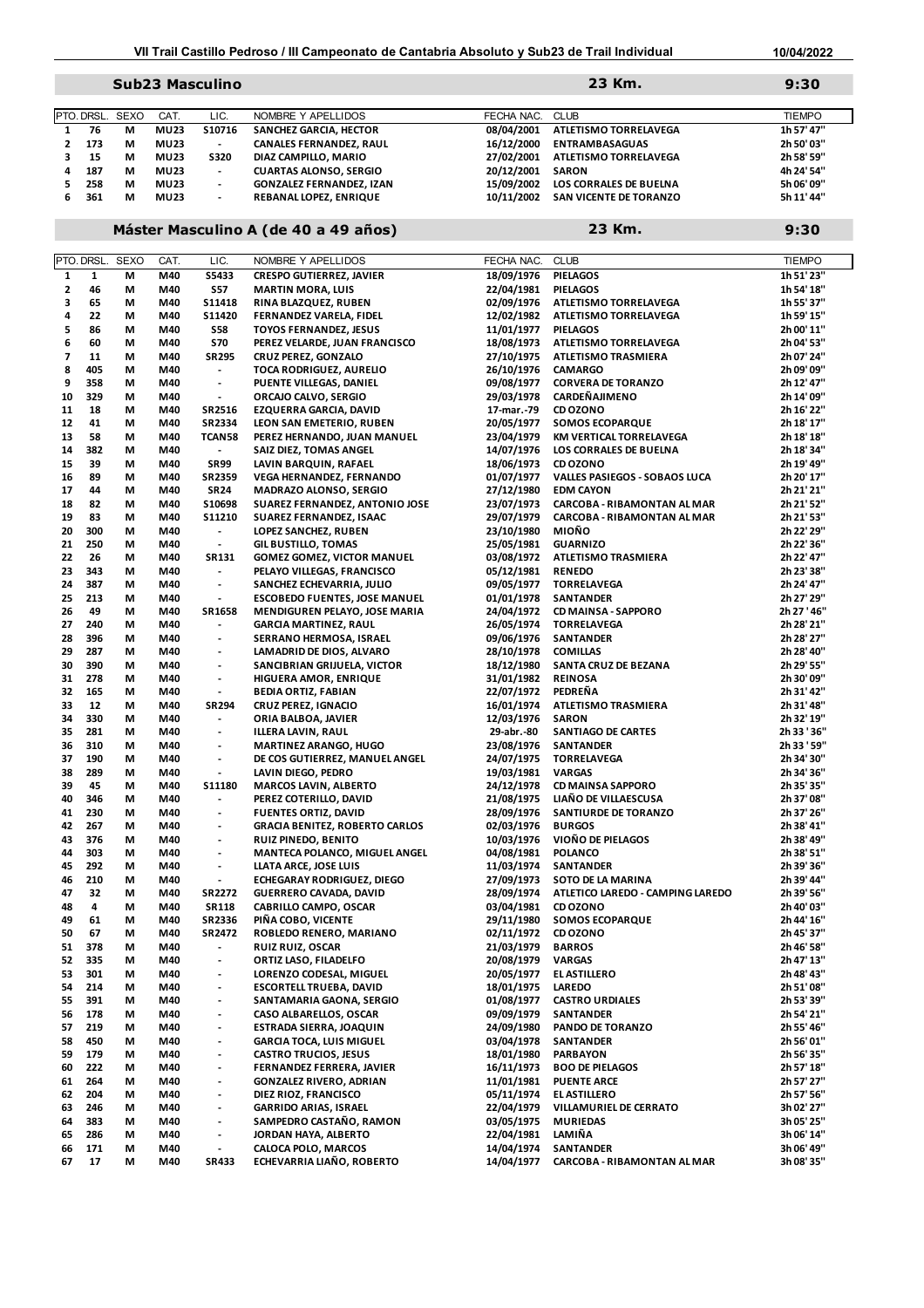| 68 | 160 | М | M40 | $\blacksquare$           | ARROYO MIGUEL, JOSE MIGUEL        | 29/09/1973 | <b>BOO DE PIELAGOS</b>        | 3h 09' 41" |
|----|-----|---|-----|--------------------------|-----------------------------------|------------|-------------------------------|------------|
| 69 | 168 | М | M40 | $\overline{\phantom{a}}$ | <b>BUSTARA PALENCIA, ARMANDO</b>  | 25/03/1981 | <b>NOVALES</b>                | 3h 15' 17" |
| 70 | 163 | М | M40 | $\overline{\phantom{a}}$ | BARROTABEÑA PASCUAL, OSCAR        | 28/03/1974 | <b>COLINDRES</b>              | 3h 16' 40" |
| 71 | 158 | М | M40 | $\overline{\phantom{a}}$ | ANDRADE HERNANDEZ. IKER           | 13/02/1980 | <b>MOGRO</b>                  | 3h 20' 32" |
| 72 | 321 | М | M40 | $\overline{\phantom{a}}$ | <b>MOQUETE MIESES, PATRICIO</b>   | 03/02/1980 | SOTO DE LA MARINA             | 3h 22' 47" |
| 73 | 366 | М | M40 | $\overline{\phantom{0}}$ | ROBLES NAVAMUEL, RUBEN            | 07/05/1974 | <b>SAN FELICES DE BUELNA</b>  | 3h 23' 15" |
| 74 | 407 | М | M40 | $\overline{\phantom{a}}$ | TRICIO GOMEZ, JUAN                | 28/01/1973 | SOMO                          | 3h 23' 25" |
| 75 | 290 | М | M40 | $\overline{\phantom{a}}$ | LAVIN PRESMANES, ALVARO           | 11/09/1976 | <b>GALIZANO</b>               | 3h 23' 30" |
| 76 | 170 | М | M40 | $\overline{\phantom{a}}$ | <b>CABELLO GARCIA, ARTURO</b>     | 06/02/1973 | <b>SAN FELICES DE BUELNA</b>  | 3h 27' 40" |
| 77 | 234 | М | M40 | $\overline{\phantom{a}}$ | <b>GARCIA CERRO. ALBERTO</b>      | 25/07/1981 | <b>BARCENA DE CICERO</b>      | 3h 35' 10" |
| 78 | 180 | М | M40 | $\overline{\phantom{a}}$ | <b>CAYON BENITO, DANIEL</b>       | 14/06/1975 | <b>SARON</b>                  | 3h 36' 31" |
| 79 | 184 | М | M40 | $\overline{\phantom{a}}$ | COSGAYA GARCIA, JOSE DANIEL       | 22/12/1974 | <b>SAN FELICES DE BUELNA</b>  | 3h 36' 40" |
| 80 | 266 | М | M40 | $\overline{\phantom{a}}$ | <b>GONZALEZ SAINZ, JAVIER</b>     | 28/03/1980 | <b>CASTILLO PEDROSO</b>       | 3h 44' 45" |
| 81 | 401 | М | M40 | $\overline{\phantom{a}}$ | SOMARRIBA MANTILLA, ALEJANDRO     | 10/08/1973 | VIOÑO DE PIELAGOS             | 3h 44' 46" |
| 82 | 227 | М | M40 | $\overline{\phantom{a}}$ | FERNANDEZ QUINTANA, ALVARO        | 20/04/1974 | <b>CORCONTE</b>               | 3h 45' 59" |
| 83 | 181 | М | M40 | $\overline{\phantom{a}}$ | <b>COBO CUETO, MANUEL</b>         | 26/11/1972 | <b>MERUELO</b>                | 4h 10' 49" |
| 84 | 249 | М | M40 | $\blacksquare$           | <b>GAYO MARTINEZ, ALBERTO</b>     | 26/06/1973 | <b>HAZAS DE CESTO</b>         | 4h 10' 50" |
| 85 | 400 | М | M40 | $\overline{\phantom{a}}$ | SOLORZANO DIAZ, BALDOMERO         | 04/07/1978 | <b>SANTANDER</b>              | 4h 28' 55" |
| 86 | 196 | М | M40 | $\overline{\phantom{a}}$ | DEL CASTILLO ROMANO, PEDRO        | 07/08/1981 | <b>HERAS</b>                  | 4h 29' 50" |
| 87 | 326 | М | M40 | $\overline{\phantom{a}}$ | NIETO SOMAVILLA, LUIS MANUEL      | 12/02/1981 | <b>ESCOBEDO DE CAMARGO</b>    | 4h 30' 02" |
| 88 | 282 | М | M40 | $\overline{\phantom{a}}$ | IZUZQUIZA LENZE, LEON             | 12/03/1981 | <b>MADRID</b>                 | 4h 31' 38" |
| 89 | 252 | М | M40 | $\overline{\phantom{0}}$ | <b>GIL ORTIZ, CARLOS</b>          | 23/03/1977 | <b>SANTANDER</b>              | 4h 31' 47" |
| 90 | 185 | М | M40 | $\overline{\phantom{a}}$ | <b>CRESPO SEGUROLA, JAVIER</b>    | 02/12/1977 | <b>HAZAS DE CESTO</b>         | 4h 51' 01" |
| 91 | 306 | М | M40 | $\overline{\phantom{a}}$ | <b>MARTIN MACIAS, JOSE LUIS</b>   | 21/04/1981 | <b>ILLESCAS</b>               | 5h 00' 45" |
| 92 | 154 | М | M40 | $\overline{\phantom{a}}$ | ACHUTEGUI GONZALEZ, ANGEL         | 19/10/1976 | <b>LOS CORRALES DE BUELNA</b> | 5h 00' 51" |
| 93 | 186 | М | M40 | $\overline{\phantom{a}}$ | <b>CRUZ SANTOS, SERGIO</b>        | 30/10/1976 | <b>PARBAYON</b>               | 5h 05' 57" |
| 94 | 261 | М | M40 | $\overline{\phantom{a}}$ | <b>GONZALEZ GUTIERREZ, VICTOR</b> | 20/05/1978 | LOS CORRALES DE BUELNA        | 5h 06' 10" |
| 95 | 272 | М | M40 | $\overline{\phantom{a}}$ | <b>GUTIERREZ MIGUENS, ARMANDO</b> | 19/02/1974 | <b>SARON</b>                  | 5h 25' 44" |
|    |     |   |     |                          |                                   |            |                               |            |

### **Máster Masculino B (de 50 a 59 años) 9:30**

**23 Km.**

|                          | PTO. DRSL. | <b>SEXO</b> | CAT. | LIC.                     | NOMBRE Y APELLIDOS                 | FECHA NAC. | <b>CLUB</b>                      | <b>TIEMPO</b> |
|--------------------------|------------|-------------|------|--------------------------|------------------------------------|------------|----------------------------------|---------------|
| $\mathbf{1}$             | 71         | М           | M50  | <b>S82</b>               | RUIZ URCELAY, JUAN IGNACIO         | 03/09/1969 | ATLETICO ESPAÑA DE CUETO         | 2h 20' 37"    |
| 2                        | 13         | М           | M50  | <b>SR373</b>             | CUÑARRO FORJA, FRANCISCO JAVIER    | 12/05/1966 | <b>AMIGOS DEL DEPORTE</b>        | 2h 22' 13"    |
| 3                        | 37         | М           | M50  | SR2504                   | LAGÜERA CRESPO, JAVIER             | 23/07/1969 | <b>SOMOS ECOPARQUE</b>           | 2h 23' 15"    |
| 4                        | 29         | М           | M50  | <b>SR367</b>             | <b>GONZALEZ VELA, FERNANDO</b>     | 15/11/1971 | TRAIL COSTA QUEBRADA             | 2h 28 ' 29"   |
| 5                        | 319        | М           | M50  | $\overline{\phantom{a}}$ | MERINO VALLE, FRANCISCO JAVIER     | 15/11/1971 | <b>REINOSA</b>                   | 2h 34' 43"    |
| 6                        | 81         | М           | M50  | SR2499                   | SOTA SAÑUDO, JUAN ANTONIO          | 10/02/1971 | <b>SOMOS ECOPARQUE</b>           | 2h 37' 07"    |
| $\overline{\phantom{a}}$ | 262        | М           | M50  | $\blacksquare$           | <b>GONZALEZ JORGE, RUBEN</b>       | 09/01/1972 | <b>SANTANDER</b>                 | 2h 38' 05"    |
| 8                        | 271        | М           | M50  | $\overline{\phantom{a}}$ | <b>GUTIERREZ MACHO, LEONARDO</b>   | 16/05/1969 | <b>COLINDRES</b>                 | 2h 43 '52"    |
| 9                        | 153        | М           | M50  | $\overline{\phantom{a}}$ | <b>ABRIL SOBRADILLO, JUSTO</b>     | 29/02/1972 | <b>TORRELAVEGA</b>               | 2h 44' 25"    |
| 10                       | 367        | М           | M50  | $\blacksquare$           | RODRIGUEZ LOPEZ, ROBERTO           | 31/05/1969 | <b>SANTA CRUZ DE BEZANA</b>      | 2h 44' 50"    |
| 11                       | 279        | М           | M50  | $\overline{\phantom{a}}$ | <b>IBARRA CARBALLO, IÑAKI</b>      | 04/06/1964 | <b>MIOÑO</b>                     | 2h 45' 18"    |
| 12                       | 431        | М           | M50  | $\overline{\phantom{a}}$ | <b>ROBLES, JOSE CARLOS</b>         | 19-mar.-71 |                                  | 2h 45' 27"    |
| 13                       | 377        | М           | M50  | $\overline{\phantom{a}}$ | <b>RUIZ RUIZ, JOSE RAMON</b>       | 03/12/1967 | <b>LOS CORRALES DE BUELNA</b>    | 2h 46' 59"    |
| 14                       | 30         | М           | M50  | <b>SR440</b>             | <b>GUERRA SUAREZ, FERNANDO</b>     | 18/09/1971 | <b>ATLETICO MENICENSE</b>        | 2h 47' 44"    |
| 15                       | 318        | М           | M50  | $\overline{\phantom{a}}$ | MARTINEZ SOBERON, MIGUEL           | 30/04/1970 | <b>SANTANDER</b>                 | 2h 48' 25"    |
| 16                       | 332        | М           | M50  | $\overline{\phantom{a}}$ | <b>ORTEGA PIRIS, PEDRO</b>         | 03/10/1967 | <b>SANTANDER</b>                 | 2h 50' 27"    |
| 17                       | 20         | М           | M50  | SR1549                   | <b>FERNANDEZ NATES, FELIX</b>      | 18/05/1967 | ATLETICO LAREDO - CAMPING LAREDO | 2h 51' 12"    |
| 18                       | 414        | М           | M50  | $\blacksquare$           | VILLAGRA JIMENEZ, DIEGO            | 19/12/1971 | <b>SARON</b>                     | 2h 53' 49"    |
| 19                       | 328        | М           | M50  | $\blacksquare$           | OBREGON SANTAMARIA, BORJA          | 13/07/1969 | <b>SANTA CRUZ DE BEZANA</b>      | 2h 56' 54"    |
| 20                       | 323        | М           | M50  | $\overline{\phantom{a}}$ | <b>MORENO ARRUZA, LUIS</b>         | 04/06/1971 | <b>PONTEJOS</b>                  | 2h 56' 55"    |
| 21                       | 384        | M           | M50  | $\overline{\phantom{a}}$ | SAN JULIAN ALONSO, JOSE LUIS       | 28/05/1969 | <b>TORRELAVEGA</b>               | 2h 58' 15"    |
| 22                       | 245        | М           | M50  | $\overline{\phantom{a}}$ | <b>GARCINUÑO MANJARIN, RAMON</b>   | 01/12/1970 | <b>VALDECILLA</b>                | 3h 00' 40"    |
| 23                       | 371        | М           | M50  | $\overline{\phantom{a}}$ | RUIZ FERNANDEZ, JUSN               | 27/05/1968 | SAN FELICES DE BUELNA            | 3h 01' 52"    |
| 24                       | 50         | М           | M50  | <b>SR2332</b>            | <b>MENESES CASTILLO, RAMON</b>     | 27/08/1962 | <b>SOMOS ECOPARQUE</b>           | 3h 04' 37"    |
| 25                       | 348        | М           | M50  | $\overline{\phantom{a}}$ | PEREZ MAYA, MANUEL                 | 19/06/1967 | SAN ROMAN DE LA LLANILLA         | 3h 06' 28"    |
| 26                       | 359        | М           | M50  | $\overline{\phantom{a}}$ | PULIDO GIL, ANTONIO                | 31/08/1966 | <b>MALIAÑO</b>                   | 3h 15' 40"    |
| 27                       | 207        | М           | M50  | $\overline{\phantom{a}}$ | DOMINGUEZ GONZALEZ, JORGE          | 31/03/1963 | <b>CASTRO URDIALES</b>           | 3h 19' 22"    |
| 28                       | 85         | М           | M50  | SR2161                   | <b>TORRE AGUADO, JUAN</b>          | 26/08/1964 | <b>INFICANT - VILLA DE NOJA</b>  | 3h 23' 05"    |
| 29                       | 54         | М           | M50  | <b>SR421</b>             | NUÑO SOLINIS, ROBERTO              | 02/01/1968 | <b>CARBONERO CASTRO</b>          | 3h 23' 52"    |
| 30                       | 232        | М           | M50  | $\blacksquare$           | <b>GALLO RUIZ, JAVIER</b>          | 24/08/1965 | <b>CUCHIA</b>                    | 3h 33' 29"    |
| 31                       | 255        | М           | M50  | $\overline{\phantom{a}}$ | <b>GOMEZ VELASCO, FEDERICO</b>     | 30/01/1967 | <b>CASTILLO PEDROSO</b>          | 3h 44' 01"    |
| 32                       | 394        | М           | M50  | $\overline{\phantom{a}}$ | SANTOVEÑA RABAGO, LUIS MIGUEL      | 07/03/1968 | <b>SERDIO</b>                    | 3h 46' 06"    |
| 33                       | 203        | М           | M50  | $\blacksquare$           | DIEZ CARRIZO, CESAR                | 30/06/1970 | <b>GALIZANO</b>                  | 3h 46' 59"    |
| 34                       | 155        | М           | M50  | $\overline{\phantom{a}}$ | ALONSO ASPIREZ, DANIEL             | 17/04/1966 | <b>CASTRO URDIALES</b>           | 3h 54' 23"    |
| 35                       | 231        | м           | M50  | $\overline{\phantom{a}}$ | <b>GALLEGOS CUESTA, MIGUEL</b>     | 19/06/1965 | <b>SANTANDER</b>                 | 3h 58' 14"    |
| 36                       | 393        | М           | M50  | $\blacksquare$           | SANTODOMINGO HERNANDO, OSCAR       | 16/04/1970 | VILLAMURIEL DE CERRATO           | 4h 08' 07"    |
| 37                       | 402        | М           | M50  | $\overline{\phantom{a}}$ | SOTA FERNANDEZ, RAFAEL             | 19/07/1971 | <b>RIAÑO</b>                     | 4h 09' 49"    |
| 38                       | 188        | М           | M50  | $\overline{\phantom{a}}$ | <b>CULLIA RIVERO, FERNANDO</b>     | 10/09/1962 | <b>ONTANEDA</b>                  | 4h 10' 25"    |
| 39                       | 226        | М           | M50  | $\overline{\phantom{a}}$ | FERNANDEZ PERLACIA, LORENZO        | 28/05/1969 | LA PENILLA DE CAYON              | 4h 11' 26"    |
| 40                       | 253        | М           | M50  | $\blacksquare$           | GOMEZ DEL BARRIO, FRANCISCO JAVIER | 05/12/1969 | <b>EL ASTILLERO</b>              | 4h 17' 50"    |
|                          |            |             |      |                          |                                    |            |                                  |               |

## **Máster Masculino C (60 años y más) 9:30**

**316 M M60 - MARTINEZ PENAGOS, JOSE MANUEL 23/11/1958 CORVERA DE TORANZO 4h 23' 40''**

**23 Km.**

PTO. DRSL. SEXO CAT. LIC. NOMBRE Y APELLIDOS FECHA NAC. CLUB TEMPO **66 M M60 S295 RINCON GUTIERREZ, CARLOS JAVIER 08/12/1961 KON SPORTS 2h 26' 35'' 392 M M60 - SANTIAGO FERNANDEZ, CASIMIRO 22/02/1962 VIERNOLES 2h 32' 06'' 42 M M60 S2342 LOPEZ ALONSO, PEDRO 07/03/1962 TRESPACK TEAM 2h 32' 45'' 90 M M60 SR100 VELASCO CEBALLOS, JUAN 17/07/1955 SOMOS ECOPARQUE 3h 02' 35'' 415 M M60 - VILLANUEVA MANTECON, TOMAS 01/02/1946 CASTILLO PEDROSO 4h 10' 23'' 198 M M60 - DELGADO DE LA CRUZ, ISIDRO 10/05/1945 VARGAS 4h 18' 38'' 242 M M60 - GARRIDO MANTECA, EDUARDO 17/02/1952 ESCOBEDO DE CAMARGO 4h 18' 29''**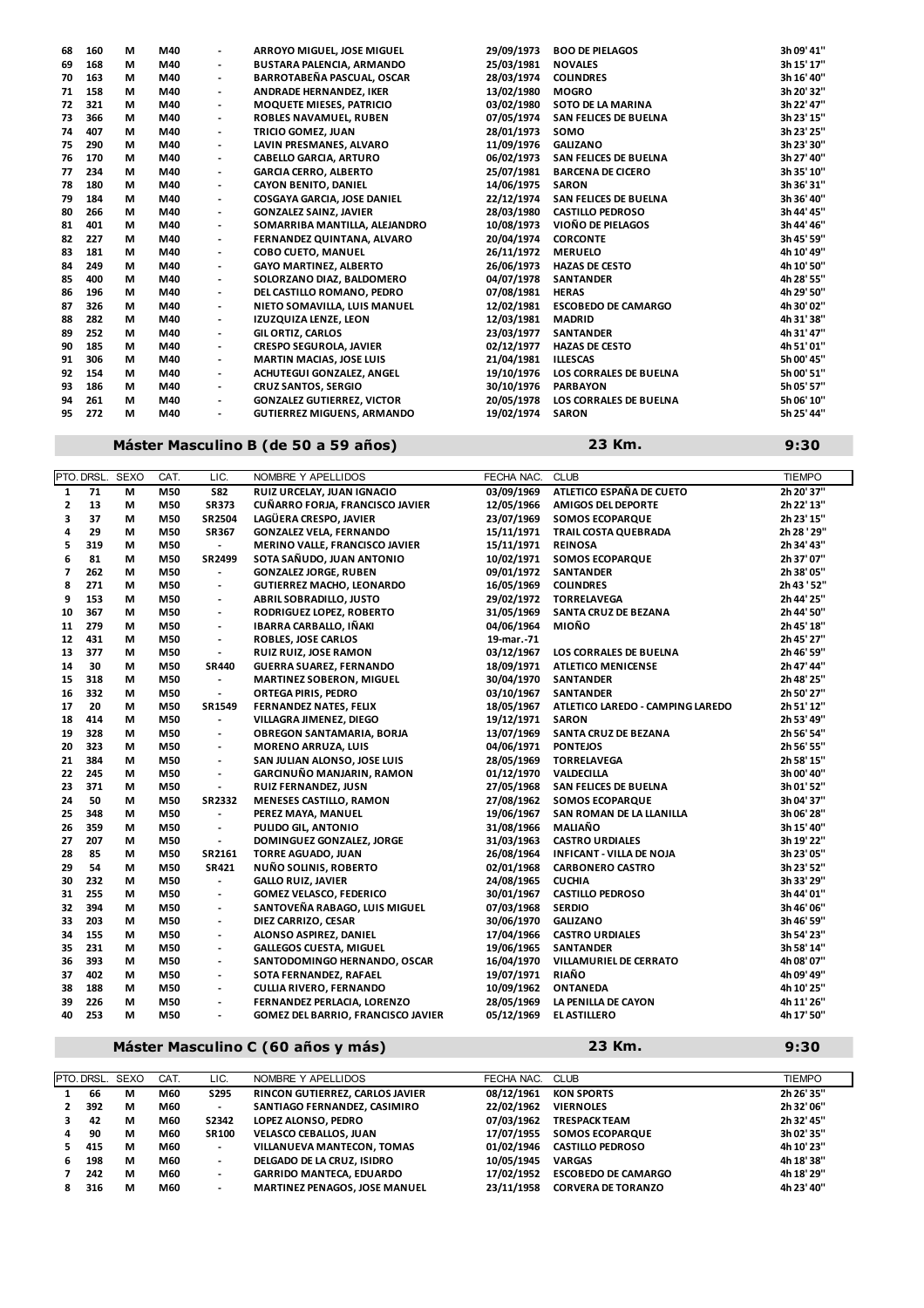## **Absoluto Femenino 9:30**

| 23 Km. |  |
|--------|--|

**10/04/2022**

|              | PTO. DRSL  | <b>SEXO</b> | CAT.       | LIC.                                                 | NOMBRE Y APELLIDOS                                              | FECHA NAC.               | <b>CLUB</b>                       | <b>TIEMPO</b>            |
|--------------|------------|-------------|------------|------------------------------------------------------|-----------------------------------------------------------------|--------------------------|-----------------------------------|--------------------------|
| 1            | 84         | F           | FS         | SR2498                                               | TABARES CASTILLO, VERONICA                                      | 05/01/1993               | <b>SOMOS ECOPARQUE</b>            | 2h 18' 08"               |
| $\mathbf{2}$ | 38         | F           | F40        | S10653                                               | LASO ABASCAL, MARIA REYES                                       | 19/10/1977               | <b>PIELAGOS</b>                   | 2h 20' 06"               |
| 3            | 408        | F           | F40        | $\overline{\phantom{a}}$                             | USABIAGA ALONSO, BEGO                                           | 04/05/1975               | <b>CARDEÑAJIMENO</b>              | 2h 23' 25"               |
| 4            | 43         | F           | FS         | SR6                                                  | <b>MACHO CAMPOS, LIDIA</b>                                      | 25/10/1983               | VALLES PASIEGOS - SOBAOS LUCA     | 2h 35' 34"               |
| 5            | 40         | F           | F40        | <b>SR115</b>                                         | LAVIN BARQUIN, ROCIO                                            | 22/08/1979               | CD OZONO                          | 2h 40' 04"               |
| 6            | 72         | F           | F40        | <b>SR454</b>                                         | SAINZ DE LA MAZA MONTE, NATALIA                                 | 17/12/1979               | <b>INFICANT - VILLA DE NOJA</b>   | 2h 44' 26"               |
| 7            | 36         | F           | FS         | TCAN45                                               | HERRERO MOLLEDA, ALBA                                           | 10/12/1996               | <b>VILLA DE CABEZON</b>           | 2h 45' 34"               |
| 8            | 284        | F           | F50        | $\overline{\phantom{a}}$                             | <b>JARA ORTIZ, NURIA</b>                                        | 08/08/1971               | <b>PIELAGOS</b>                   | 2h 49' 49"               |
| 9            | 183        | F           | FS         | $\overline{\phantom{a}}$                             | COLINO ALONSO, SILVIA                                           | 29/08/1988               | <b>GETXO</b>                      | 2h 50' 09"               |
| 10           | 9          | F           | F40        | SR2403                                               | <b>CONTRERAS GARCIA, SONIA</b>                                  | 07/07/1973               | TRAIL COSTA QUEBRADA              | 2h 51' 26"               |
| 11           | 21         | F           | F50        | <b>S871</b>                                          | FERNANDEZ RUIZ, ROSA MARIA                                      | 10/06/1970               | <b>VILLA DE CABEZON</b>           | 2h 52' 47"               |
| 12           | 302        | F           | FS         | $\blacksquare$                                       | <b>MALAGA CRESPO, PALOMA</b>                                    | 03/02/1988               | <b>MURIEDAS</b>                   | 2h 53' 17"               |
| 13           | 386        | F           | F40        | $\overline{\phantom{a}}$                             | SANCHEZ ANGULO, MARIA R.                                        | 07/09/1980               | <b>UDIAS</b>                      | 3h 02' 40"               |
| 14           | 270        | F           | F40        | $\blacksquare$                                       | <b>GUTIERREZ LOPEZ, CARMEN</b>                                  | 24/11/1974               | <b>EL ASTILLERO</b>               | 3h 03' 48"               |
| 15           | 16         | F           | F50        | SR2337                                               | DIEZ GARCIA, YOLANDA                                            | 29/07/1969               | <b>SOMOS ECOPARQUE</b>            | 3h 04' 14"               |
| 16           | 277        | F           | FS         | $\overline{\phantom{a}}$                             | <b>HERRERO MIRIAM, LEIRE</b>                                    | 08/03/1988               | <b>NOJA</b>                       | 3h 06' 13"               |
| 17           | 299        | F           | F40        | $\overline{\phantom{a}}$                             | LOPEZ RODRIGUEZ, ANA MARIA                                      | 20/07/1979               | <b>MORTERA DE PIELAGOS</b>        | 3h 07' 56"               |
| 18           | 309        | F           | F40        | $\overline{\phantom{a}}$                             | <b>MARTINEZ AGUDO, SUSANA</b>                                   | 25/06/1980               | <b>SOLARES</b>                    | 3h 09' 29"               |
| 19           | 265        | F           | F40        | $\blacksquare$                                       | <b>GONZALEZ SAGARNA, SONIA</b>                                  | 25/11/1975               | <b>CORCONTE</b>                   | 3h 09' 30"               |
| 20           | 304        | F           | FS         | $\overline{\phantom{a}}$                             | <b>MARCO INFANTE, LUCIA</b>                                     | 29/07/1982               | <b>SANTANDER</b>                  | 3h 15' 56"               |
| 21           | 216        | F           | FS         | $\blacksquare$                                       | <b>ESPALLARGAS COBO, SARA</b>                                   | 06/03/1992               | <b>REQUEJADA</b>                  | 3h 15' 58"               |
| 22           | 52         | F           | F50        | SR1736                                               | MORENO ARRUZA, ANA                                              | 21/12/1969               | <b>CD CASTILLO SPORT 1922</b>     | 3h 20' 13"               |
| 23           | 6          | F           | F40        | SR2414                                               | CALVO INGELMO, LAURA                                            | 21/07/1973               | CD OZONO                          | 3h 21' 38"               |
| 24           | 191        | F           | F50        | $\overline{\phantom{a}}$                             | DE DIEGO ESCRIBANO, CARMEN                                      | 20/02/1966               | <b>SANTANDER</b>                  | 3h 23' 18"               |
| 25           | 275        | F           | FS         | $\blacksquare$                                       | HERNANDEZ VELASCO, PATRICIA                                     | 19/10/1986               | <b>MEDINA DEL CAMPO</b>           | 3h 28' 18"               |
| 26           | 35         | F           | F50        | SR2335                                               | HERNANDEZ CALVO, ANA                                            | 17/03/1971               | <b>SOMOS ECOPARQUE</b>            | 3h 29' 52"               |
| 27           | 236        | F           | F60        | $\blacksquare$                                       | <b>GARCIA GARCIA, INES</b>                                      | 06/03/1956               | <b>SANTANDER</b>                  | 3h 31' 10"               |
| 28           | 347        | F           | FS         | $\overline{\phantom{a}}$                             | PEREZ MARTINEZ, ROSARIO                                         | 03/12/1988               | <b>VEGA DE PAS</b>                | 3h 36' 01"               |
| 29           | 202        | F           | F40        | $\overline{\phantom{a}}$                             | DIEGO GUTIERREZ, MARGARITA                                      | 13/06/1981               | <b>SARON</b>                      | 3h 36' 30"               |
| 30           | 365        | F           | F50        | $\overline{\phantom{a}}$                             | RIOS BADA, ELSA MARIA                                           | 28/06/1970               | ARENAS DE IGUÑA                   | 3h 36' 42"               |
| 31           | 341        | F           | F40        | $\overline{\phantom{a}}$                             | PELAYO PELAYO COGOLLUDO, MIRIAM                                 | 28/02/1982               | PEDREÑA                           | 3h 46' 58"               |
| 32           | 298        | F           | F50        | $\blacksquare$                                       | LOPEZ PELAYO, CRESCENCIA                                        | 26/10/1964               | <b>SANTIURDE DE TORANZO</b>       | 4h 08' 00"               |
| 33           | 218        | F           | F40        | $\overline{\phantom{a}}$                             | <b>ESTRADA SIERRA, CARMEN</b>                                   | 06/04/1976               | PENILLA DE TORANZO                | 4h 08' 05"               |
| 34           | 294        | F           | F50        | $\blacksquare$                                       | LOBATO MARTINEZ, INMACULADA                                     | 17/07/1969               | <b>TORRELAVEGA</b>                | 4h 18' 14"               |
| 35           | 295        | F           | F50        | $\blacksquare$                                       | <b>LOBATO MARTINEZ, IRENE</b>                                   | 20/06/1968               | <b>TORRELAVEGA</b>                | 4h 19' 09"               |
| 36           | 192        | F           | FS         | $\overline{\phantom{a}}$                             | DE DIEGO VILLAR, CRISTINA                                       | 19/02/1983               | VILLASEVIL                        | 4h 24' 51"               |
| 37           | 334        | F<br>F      | FS         | $\overline{\phantom{a}}$                             | ORTIZ DIAZ, LAURA                                               | 10/02/1988               | <b>MADRID</b>                     | 4h 31' 39"               |
| 38<br>39     | 256<br>237 | F           | F40<br>F40 | $\overline{\phantom{a}}$<br>$\overline{\phantom{a}}$ | <b>GOMEZ VELASCO, ISABEL</b><br><b>GARCIA GONZALEZ, SILVIA</b>  | 06/01/1976               | <b>CASTILLO PEDROSO</b>           | 4h 31' 48"               |
| 40           | 225        | F           | F40        | $\overline{\phantom{a}}$                             |                                                                 | 07/10/1980               | <b>CASTILLO PEDROSO</b>           | 4h 31' 50"               |
| 41           | 164        | F           | FS         | $\overline{\phantom{a}}$                             | FERNANDEZ PEÑA, MARIA JESUS                                     | 07/12/1980               | <b>VARGAS</b><br><b>SANTANDER</b> | 5h 35' 23"               |
| 42           | 364        | F           | FS         | $\overline{\phantom{a}}$                             | <b>BASTERRECHEA SAINZ, RAQUEL</b><br>REVUELTA GONZALEZ, VANESSA | 26/10/1992<br>06/07/1995 | <b>ONTANEDA</b>                   | 4h 42' 26"<br>4h 42' 27" |
| 43           | 297        | F           | F50        | $\overline{\phantom{a}}$                             | LOPEZ ORTEGA, MARIA JESUS                                       | 20/04/1966               | <b>SANTANDER</b>                  | 4h 49' 34"               |
| 44           | 404        | F           | F40        | $\blacksquare$                                       | <b>TERAN SAIZ, LAURA</b>                                        | 17/02/1979               | ARENAS DE IGUÑA                   | 4h 50' 54"               |
| 45           | 229        | F           | F40        | $\overline{\phantom{a}}$                             | FERNANDEZ VILLEGAS, PATRICIA                                    | 25/03/1980               | <b>SILIO</b>                      | 4h 50' 55"               |
| 46           | 274        | F           | FS         | $\overline{\phantom{a}}$                             | HAZAS LOPEZ, MARTA                                              | 31/01/1983               | <b>HAZAS DE CESTO</b>             | 4h 50' 00"               |
| 47           | 251        | F           | FS         | $\overline{\phantom{a}}$                             | GIL GARCIA-GUINEA, BLANCA                                       | 04/10/1987               | <b>REINOSA</b>                    | 4h 55' 30"               |
| 48           | 345        | F           | FS         | $\overline{\phantom{a}}$                             | PEREZ AHEDO, MARTA                                              | 25/02/1995               | <b>SELAYA</b>                     | 5h 00' 28"               |
| 49           | 182        | F           | F40        | $\overline{\phantom{a}}$                             | COBO GUTIERREZ, AZUCENA                                         | 01/02/1978               | VILLACARRIEDO                     | 5h 00' 29"               |
| 50           | 314        | F           | FS         |                                                      | <b>MARTINEZ LOPEZ, ALBA</b>                                     | 07/11/1991               | <b>RENEDO DE PIELAGOS</b>         | 5h 00' 49"               |
| 51           | 388        | F           | F40        | $\overline{\phantom{a}}$                             | SANCHEZ GOMEZ, CRISTINA                                         | 20/10/1972               | LA ABADILLA DE CAYON              | 5h 02' 25"               |
| 52           | 381        | F           | F40        | $\overline{\phantom{a}}$                             | SAINZ-PARDO PUENTE, MAGDALENA                                   | 20/01/1981               | CASTAÑEDA                         | 5h 02' 26"               |
| 53           | 211        | F           | F40        |                                                      | ECHEVARRIA MUÑOZ, MARIA JESUS                                   | 30/12/1975               | <b>BURGOS</b>                     | 5h 05' 56"               |
| 54           | 362        | F           | FS         | $\overline{\phantom{a}}$                             | REBOLLEDO MANTECON, FATIMA                                      | 09/03/1988               | LOS CORRALES DE BUELNA            | 5h 06' 08"               |
| 55           | 288        | F           | F40        | $\blacksquare$                                       | LASARTE ORIA, ARACELI                                           | 18/08/1979               | MALIAÑO                           | 5h 10' 02"               |
| 56           | 317        | F.          | F40        | $\overline{\phantom{a}}$                             | <b>MARTINEZ RIOS, MARIA PAZ</b>                                 | 15/11/1976               | <b>CASTILLO PEDROSO</b>           | 5h 11' 37"               |
| 57           | 239        | F           | F40        | $\overline{\phantom{a}}$                             | <b>GARCIA MARTINEZ, MARIA</b>                                   | 13/09/1981               | <b>CASTILLO PEDROSO</b>           | 5h 11' 38"               |
| 58           | 243        | F           | F40        | $\overline{\phantom{a}}$                             | <b>GARCIA VAZQUEZ, BEATRIZ</b>                                  | 22/06/1977               | <b>SEVILLA</b>                    | 5h 11' 42"               |
| 59           | 152        | F           | FS         | $\overline{\phantom{a}}$                             | ABASCAL MEDIAVILLA, ANA ISABEL                                  | 17/09/1983               | <b>SARON</b>                      | 5h 25' 45"               |
|              |            |             |            |                                                      |                                                                 |                          |                                   |                          |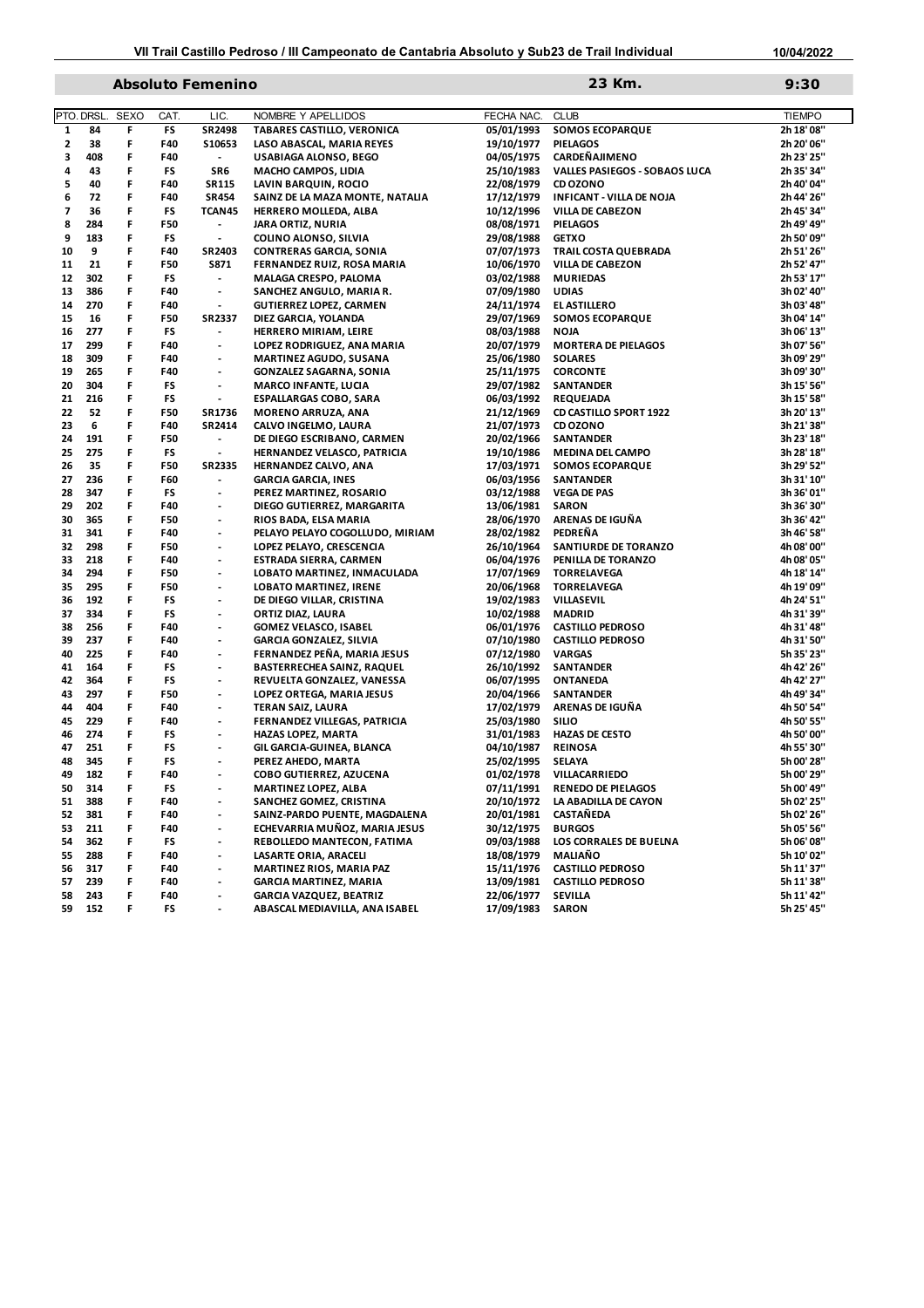# **Máster Femenino A (de 40 a 49 años) 9:30**

|    | PTO. DRSL. | <b>SEXO</b> | CAT. | LIC.                         | NOMBRE Y APELLIDOS                  | FECHA NAC. | <b>CLUB</b>                     | <b>TIEMPO</b> |
|----|------------|-------------|------|------------------------------|-------------------------------------|------------|---------------------------------|---------------|
| 1  | 38         | F.          | F40  | S10653                       | LASO ABASCAL, MARIA REYES           | 19/10/1977 | <b>PIELAGOS</b>                 | 2h 20' 06"    |
| 2  | 408        | F           | F40  | $\blacksquare$               | USABIAGA ALONSO, BEGO               | 04/05/1975 | <b>CARDEÑAJIMENO</b>            | 2h 23' 25"    |
| 3  | 40         | F           | F40  | <b>SR115</b>                 | LAVIN BARQUIN, ROCIO                | 22/08/1979 | CD OZONO                        | 2h 40' 04"    |
| 4  | 72         | F           | F40  | <b>SR454</b>                 | SAINZ DE LA MAZA MONTE, NATALIA     | 17/12/1979 | <b>INFICANT - VILLA DE NOJA</b> | 2h 44' 26"    |
| 5  | 9          | F           | F40  | SR2403                       | <b>CONTRERAS GARCIA, SONIA</b>      | 07/07/1973 | <b>TRAIL COSTA QUEBRADA</b>     | 2h 51' 26"    |
| 6  | 386        | F           | F40  | $\overline{\phantom{a}}$     | SANCHEZ ANGULO, MARIA R.            | 07/09/1980 | <b>UDIAS</b>                    | 3h 02' 40"    |
| 7  | 270        | F.          | F40  | $\overline{\phantom{a}}$     | <b>GUTIERREZ LOPEZ, CARMEN</b>      | 24/11/1974 | <b>EL ASTILLERO</b>             | 3h 03' 48"    |
| 8  | 299        | F           | F40  | $\overline{\phantom{a}}$     | LOPEZ RODRIGUEZ, ANA MARIA          | 20/07/1979 | <b>MORTERA DE PIELAGOS</b>      | 3h 07' 56"    |
| 9  | 309        | F           | F40  | $\overline{\phantom{a}}$     | <b>MARTINEZ AGUDO, SUSANA</b>       | 25/06/1980 | <b>SOLARES</b>                  | 3h 09' 29"    |
| 10 | 265        | F           | F40  | $\overline{\phantom{0}}$     | <b>GONZALEZ SAGARNA, SONIA</b>      | 25/11/1975 | <b>CORCONTE</b>                 | 3h 09' 30"    |
| 11 | 6          | F           | F40  | SR2414                       | CALVO INGELMO, LAURA                | 21/07/1973 | CD OZONO                        | 3h 21' 38"    |
| 12 | 202        | F           | F40  | $\overline{\phantom{a}}$     | DIEGO GUTIERREZ, MARGARITA          | 13/06/1981 | <b>SARON</b>                    | 3h 36' 30"    |
| 13 | 341        | F           | F40  | $\overline{\phantom{a}}$     | PELAYO PELAYO COGOLLUDO, MIRIAM     | 28/02/1982 | PEDREÑA                         | 3h 46' 58"    |
| 14 | 218        | F           | F40  | $\overline{\phantom{a}}$     | <b>ESTRADA SIERRA, CARMEN</b>       | 06/04/1976 | PENILLA DE TORANZO              | 4h 08' 05"    |
| 15 | 256        | F           | F40  | $\overline{\phantom{a}}$     | <b>GOMEZ VELASCO, ISABEL</b>        | 06/01/1976 | <b>CASTILLO PEDROSO</b>         | 4h 31' 48"    |
| 16 | 237        | F           | F40  | $\blacksquare$               | <b>GARCIA GONZALEZ, SILVIA</b>      | 07/10/1980 | <b>CASTILLO PEDROSO</b>         | 4h 31' 50"    |
| 17 | 225        | F           | F40  | $\overline{\phantom{a}}$     | FERNANDEZ PEÑA, MARIA JESUS         | 07/12/1980 | <b>VARGAS</b>                   | 5h 35' 23"    |
| 18 | 404        | F.          | F40  | $\blacksquare$               | TERAN SAIZ. LAURA                   | 17/02/1979 | ARENAS DE IGUÑA                 | 4h 50' 54"    |
| 19 | 229        | F           | F40  | $\overline{\phantom{a}}$     | <b>FERNANDEZ VILLEGAS, PATRICIA</b> | 25/03/1980 | <b>SILIO</b>                    | 4h 50' 55"    |
| 20 | 182        | F           | F40  | $\overline{\phantom{a}}$     | COBO GUTIERREZ, AZUCENA             | 01/02/1978 | VILLACARRIEDO                   | 5h 00' 29"    |
| 21 | 388        | F           | F40  | $\overline{\phantom{a}}$     | SANCHEZ GOMEZ, CRISTINA             | 20/10/1972 | LA ABADILLA DE CAYON            | 5h 02' 25"    |
| 22 | 381        | F           | F40  | $\overline{\phantom{a}}$     | SAINZ-PARDO PUENTE, MAGDALENA       | 20/01/1981 | <b>CASTAÑEDA</b>                | 5h 02' 26"    |
| 23 | 211        | F           | F40  | $\overline{\phantom{a}}$     | ECHEVARRIA MUÑOZ, MARIA JESUS       | 30/12/1975 | <b>BURGOS</b>                   | 5h 05' 56"    |
| 24 | 288        | F           | F40  | $\overline{\phantom{a}}$     | LASARTE ORIA, ARACELI               | 18/08/1979 | <b>MALIAÑO</b>                  | 5h 10' 02"    |
| 25 | 317        | F           | F40  | $\overline{\phantom{a}}$     | <b>MARTINEZ RIOS, MARIA PAZ</b>     | 15/11/1976 | <b>CASTILLO PEDROSO</b>         | 5h 11' 37"    |
| 26 | 239        | F           | F40  | $\overline{\phantom{a}}$     | <b>GARCIA MARTINEZ, MARIA</b>       | 13/09/1981 | <b>CASTILLO PEDROSO</b>         | 5h 11' 38"    |
| 27 | 243        | F           | F40  | $\qquad \qquad \blacksquare$ | <b>GARCIA VAZQUEZ, BEATRIZ</b>      | 22/06/1977 | <b>SEVILLA</b>                  | 5h 11' 42"    |
|    |            |             |      |                              |                                     |            |                                 |               |

**Máster Femenino B (de 50 a 59 años) 9:30**

**23 Km.**

**23 Km.**

|                          |     | <b>PTO. DRSL. SEXO</b> | CAT.       | LIC.                     | NOMBRE Y APELLIDOS                | FECHA NAC. | <b>CLUB</b>                   | <b>TIEMPO</b> |
|--------------------------|-----|------------------------|------------|--------------------------|-----------------------------------|------------|-------------------------------|---------------|
|                          | 284 | F                      | <b>F50</b> | $\overline{\phantom{a}}$ | <b>JARA ORTIZ, NURIA</b>          | 08/08/1971 | <b>PIELAGOS</b>               | 2h 49' 49"    |
| $\overline{\phantom{a}}$ | 21  | F.                     | F50        | S871                     | FERNANDEZ RUIZ. ROSA MARIA        | 10/06/1970 | <b>VILLA DE CABEZON</b>       | 2h 52' 47"    |
| 3                        | 16  | F                      | F50        | <b>SR2337</b>            | DIEZ GARCIA, YOLANDA              | 29/07/1969 | <b>SOMOS ECOPARQUE</b>        | 3h 04' 14"    |
| 4                        | 52  | F                      | <b>F50</b> | SR1736                   | <b>MORENO ARRUZA, ANA</b>         | 21/12/1969 | <b>CD CASTILLO SPORT 1922</b> | 3h 20' 13"    |
| 5                        | 191 | F                      | <b>F50</b> | $\blacksquare$           | DE DIEGO ESCRIBANO, CARMEN        | 20/02/1966 | <b>SANTANDER</b>              | 3h 23' 18"    |
| 6                        | 35  | F                      | <b>F50</b> | <b>SR2335</b>            | <b>HERNANDEZ CALVO, ANA</b>       | 17/03/1971 | <b>SOMOS ECOPARQUE</b>        | 3h 29' 52"    |
|                          | 365 | F                      | <b>F50</b> | $\overline{\phantom{a}}$ | RIOS BADA, ELSA MARIA             | 28/06/1970 | ARENAS DE IGUÑA               | 3h 36' 42"    |
| 8                        | 298 | F                      | <b>F50</b> | $\blacksquare$           | LOPEZ PELAYO, CRESCENCIA          | 26/10/1964 | <b>SANTIURDE DE TORANZO</b>   | 4h 08' 00"    |
| 9                        | 294 | F.                     | <b>F50</b> | $\blacksquare$           | LOBATO MARTINEZ, INMACULADA       | 17/07/1969 | <b>TORRELAVEGA</b>            | 4h 18' 14"    |
| 10                       | 295 | F                      | <b>F50</b> | $\overline{\phantom{a}}$ | <b>LOBATO MARTINEZ. IRENE</b>     | 20/06/1968 | <b>TORRELAVEGA</b>            | 4h 19' 09"    |
| 11                       | 297 | F                      | <b>F50</b> | $\overline{\phantom{a}}$ | LOPEZ ORTEGA. MARIA JESUS         | 20/04/1966 | <b>SANTANDER</b>              | 4h 49' 34"    |
|                          |     |                        |            |                          | Máster Femenino C (60 años y más) |            | 23 Km.                        | 9:30          |
| <b>PTO DRSI</b>          |     | <b>SEXO</b>            | <b>CAT</b> | 11C                      | NOMBRE Y APELLIDOS                | FECHA NAC  | C1IB                          | TIEMPO        |

| <b>DRSL</b><br>IPTO. | <b>SEXO</b> | CA <sub>1</sub>   | LIC | NOMBRE Y APEL<br><b>LIDOS</b>        | CLUB<br>FECHA NAC.             | <b>TIEMPC</b> |
|----------------------|-------------|-------------------|-----|--------------------------------------|--------------------------------|---------------|
| 236<br>__            |             | <b>F60</b><br>. . |     | <b>INES</b><br>GARCIA GARCIA.<br>___ | 06/03/1956<br><b>SANTANDER</b> | 3h 31' 10"    |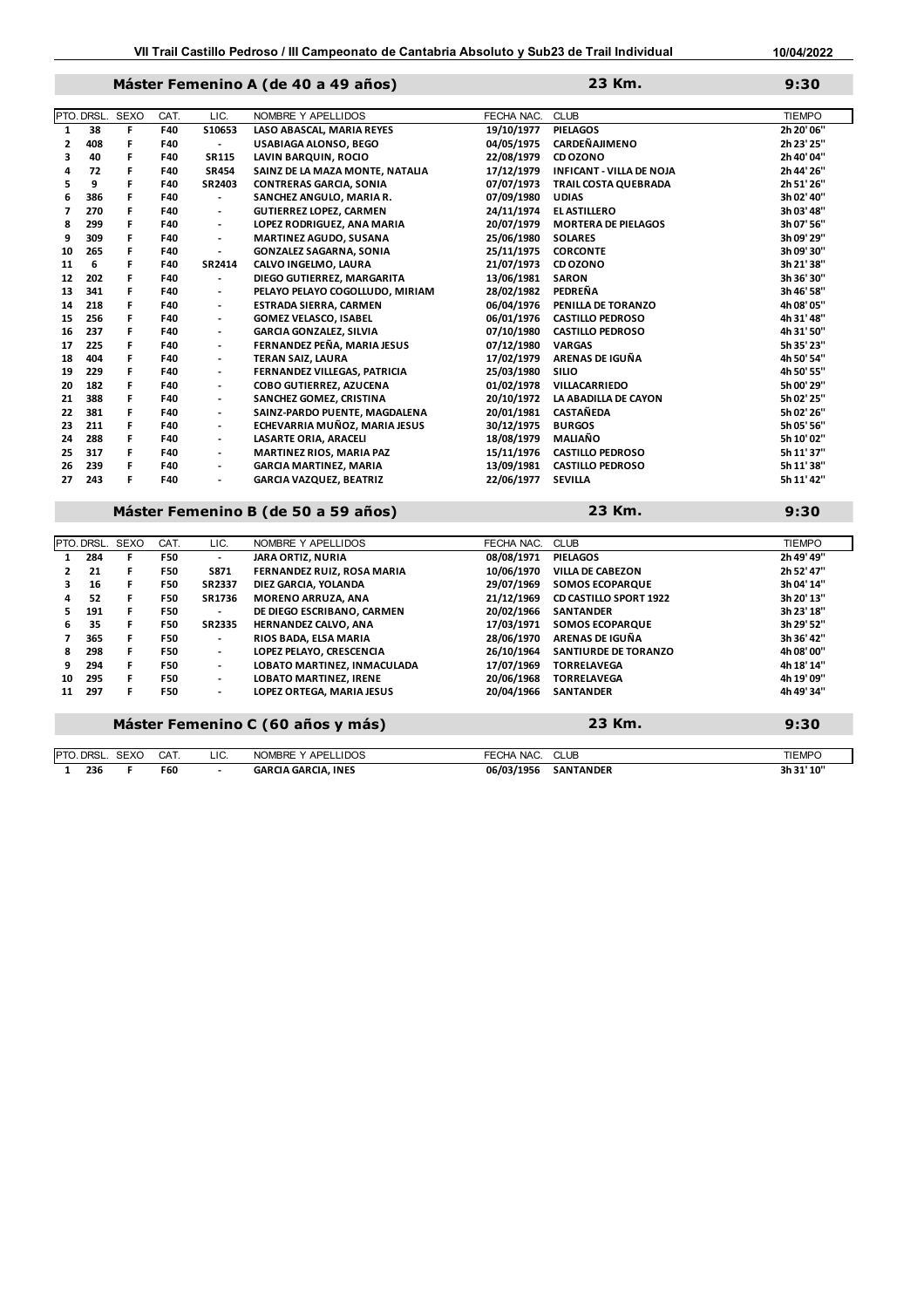#### **10/04/2022**

# **CATEGORÍA** DISTANCIA DE L'ANGLIA DE L'ANGLIA DE L'ANGLIA DE L'ANGLIA DE L'ANGLIA DE L'ANGLIA DE L'ANGLIA DE L'A **Trail Corto 8 Km.**

HORA **10:30**

|    | PTO. DRSL. | <b>SEXO</b> | CAT. | LIC.                                                 | NOMBRE Y APELLIDOS                  | FECHA NAC. | <b>CLUB</b>                           | <b>TIEMPO</b> |
|----|------------|-------------|------|------------------------------------------------------|-------------------------------------|------------|---------------------------------------|---------------|
| 1  | 536        | М           | M    | $\overline{\phantom{a}}$                             | DIEGO GUTIERREZ, MIGUEL ANGEL       | 16/01/1977 | <b>LLERANA DE SARO</b>                | 40'03"        |
| 2  | 529        | М           | М    | <b>S8965</b>                                         | CILLERO SANTAMARIA, SERGIO          | 12/05/1983 | <b>PIELAGOS</b>                       | 40'36"        |
| з  | 518        | М           | М    | $\blacksquare$                                       | CAMARA PEREZ, RAUL                  | 19/12/1983 | <b>BURGOS</b>                         | 40'37"        |
| 4  | 507        | М           | М    | $\overline{\phantom{a}}$                             | <b>ALVARE BENITEZ, AITOR</b>        | 04/04/1989 | LEIOA                                 | 42'08"        |
| 5  | 515        | М           | М    | <b>S310</b>                                          | <b>BUSTAMANTE VELASCO, ALBERTO</b>  | 12/12/1984 | <b>CD CASTILLO SPORT 1922</b>         | 43' 10"       |
| 6  | 627        | М           | М    | $\overline{\phantom{a}}$                             | SAN ROMAN ESQUILAS, JORGE           | 11/02/1995 | VALLADOLID                            | 44' 15"       |
| 7  | 635        | М           | М    | $\overline{\phantom{a}}$                             | SOLA GUTIERREZ, JAVIER              | 13/04/1999 | LA CAVADA                             | 44' 32"       |
|    |            |             |      |                                                      |                                     |            |                                       |               |
| 8  | 588        | М           | M    | $\overline{\phantom{a}}$                             | MATA DIEZ, MARIO                    | 13/11/1989 | <b>MATAPORQUERA</b>                   | 44' 48"       |
| 9  | 545        | М           | М    | SR2532                                               | FERNANDEZ GUERRA, VICTOR AURELIO    | 02/05/1991 | CARCOBA - RIBAMONTAN AL MAR           | 46' 53"       |
| 10 | 579        | М           | М    | $\overline{\phantom{a}}$                             | LOPEZ VILLALOBOS, JUAN CARLOS       | 05/04/1959 | <b>ALAR DEL REY</b>                   | 47'00"        |
| 11 | 525        | М           | М    | $\overline{\phantom{a}}$                             | CASANUEVA FERNANDEZ, JAVIER         | 05/08/1973 | <b>TORRELAVEGA</b>                    | 47' 40"       |
| 12 | 532        | М           | М    | TCAN21                                               | <b>CORONA MIGUEL, JONATAN</b>       | 11/09/1984 | KM VERTICAL TORRELAVEGA               | 48' 55"       |
| 13 | 544        | М           | М    | $\overline{\phantom{a}}$                             | FERNANDEZ CALDERON, SERGIO          | 20/12/1988 | <b>BOLMIR</b>                         | 48' 58"       |
| 14 | 628        | м           | М    | $\overline{a}$                                       | SANCHEZ ALVAREZ, PEDRO              | 10/01/1980 | <b>LLANES</b>                         | 49' 46"       |
| 15 | 598        | М           | М    | $\overline{\phantom{a}}$                             | PEDRON CUETARA, DANIEL              | 27/10/1986 | <b>LLANES</b>                         | 49' 51"       |
| 16 | 585        | М           | М    | SR462                                                | MARTIN MARTINEZ, FRANCISCO JAVIER   | 10/08/1973 | <b>CARBONERO CASTRO</b>               | 49' 52"       |
| 17 | 523        | М           | M    | $\overline{\phantom{a}}$                             | CARRERA GUTIERREZ, ALVARO           | 13/05/1980 | <b>OVIEDO</b>                         | 50'11"        |
|    |            |             |      |                                                      |                                     |            |                                       |               |
| 18 | 586        | М           | М    | $\overline{\phantom{a}}$                             | <b>MARTINEZ CRESPO, AMANDO</b>      | 01/01/1960 | <b>VARGAS</b>                         | 50' 20"       |
| 19 | 560        | М           | М    | $\overline{\phantom{a}}$                             | <b>GOMEZ MARTINEZ, ROBERTO</b>      | 09/06/1980 | <b>PARBAYON</b>                       | 51'25"        |
| 20 | 611        | М           | М    | SR153                                                | QUEVEDO MORENO, JUAN MANUEL         | 30/09/1985 | CARCOBA - RIBAMONTAN AL MAR           | 52'02"        |
| 21 | 519        | м           | М    | $\overline{\phantom{a}}$                             | CAMPO ARIAS, LUIS FELIPE            | 26/09/1989 | SANTOÑA                               | 54'06"        |
| 22 | 638        | F           | F    | $\overline{\phantom{a}}$                             | TORIO ANTOLIN, MARIAN               | 12/05/1990 | <b>CASTROMOCHO</b>                    | 54'08"        |
| 23 | 606        | М           | М    | $\overline{\phantom{a}}$                             | PEREZ RAMIREZ PEREZ RAMIREZ, MANUEL | 19/01/1990 | <b>SANTANDER</b>                      | 54' 43"       |
| 24 | 591        | М           | М    | <b>SR322</b>                                         | ONTALVILLA SATURIO, ANGEL           | 13/04/1985 | INDEPENDIENTE                         | 54' 45"       |
| 25 | 605        | М           | M    | $\overline{\phantom{a}}$                             | PEREZ LLAMAS, JOSE MANUEL           | 22/01/1978 | <b>MORTERA DE PIELAGOS</b>            | 55'18"        |
| 26 | 549        | м           | М    | $\overline{\phantom{a}}$                             | FERNANDEZ PEREZ, JOSE LUIS          | 15/11/1979 | LIAÑO DE VILLAESCUSA                  | 56' 46"       |
|    | 508        | F           | F    |                                                      |                                     |            | ATLETICO ESPAÑA DE CUETO              |               |
| 27 |            |             |      | <b>S316</b>                                          | AMAS RUIZ, CLAUDIA                  | 11/11/2003 |                                       | 56'48"        |
| 28 | 509        | М           | М    | $\blacksquare$                                       | AMAS TEJA, REINALDO                 | 22/06/1973 | <b>SANTANDER</b>                      | 56'49"        |
| 29 | 590        | М           | М    | <b>SR407</b>                                         | NUÑO DURAN, ALEX                    | 24/07/2004 | <b>CARBONERO CASTRO</b>               | 56' 50"       |
| 30 | 604        | м           | М    | $\overline{\phantom{a}}$                             | PEREZ GARMENDIA, ANGEL              | 26/12/1986 | <b>CASTRO URDIALES</b>                | 56' 57"       |
| 31 | 504        | М           | М    | $\overline{\phantom{a}}$                             | ORTIZ LASO, FACUNDO                 | 22-mar.-75 | <b>VARGAS</b>                         | 56' 57"       |
| 32 | 596        | F           | F    | $\qquad \qquad \blacksquare$                         | PASTOR GONZALEZ, BELEN              | 18/08/1997 | <b>TORRELODONES</b>                   | 57' 12"       |
| 33 | 582        | М           | М    | $\overline{\phantom{a}}$                             | <b>MARTIN CALZADA, SERGIO</b>       | 05/09/1980 | <b>RETORTILLO</b>                     | 57' 23"       |
| 34 | 615        | М           | М    | $\overline{\phantom{a}}$                             | RODRIGUEZ MATA, ANGEL               | 28/06/1987 | <b>MATAPORQUERA</b>                   | 57' 59"       |
| 35 | 555        | F           | F    | $\qquad \qquad \blacksquare$                         | <b>FUENTES ORTIZ, CECILIA</b>       | 12/09/1963 | SANTIURDE DE TORANZO                  | 58' 48"       |
| 36 | 631        | М           | М    | $\overline{\phantom{a}}$                             | SERRANO MATA, JUAN JOSE             | 04/12/1982 | SANTANDER                             | 59' 27"       |
| 37 | 510        | М           | М    | $\overline{\phantom{a}}$                             | ARCE GONZALEZ, JAVIER               | 21/06/1977 | <b>PARBAYON</b>                       | 59' 41"       |
|    |            |             |      |                                                      |                                     |            |                                       |               |
| 38 | 608        | F           | F    | $\overline{\phantom{a}}$                             | POSADA GUERRA, ZARAY                | 29/04/1995 | VILLABAÑEZ                            | 59' 44"       |
| 39 | 570        | М           | М    | $\overline{a}$                                       | <b>HERNANDEZ MARTIN, ADOLFO</b>     | 31/12/1980 | <b>MALIAÑO</b>                        | 1h 0' 08"     |
| 40 | 625        | F           | F    | S11162                                               | SALMON VILLEGAS, MARTA              | 27/07/2003 | ATLETISMO SELAYA - JOSELIN            | 1h 0'33"      |
| 41 | 528        | F           | F    | $\blacksquare$                                       | CEPERO SERRADA, NATALIA             | 09/04/1982 | <b>SANTANDER</b>                      | 1h 0' 41"     |
| 42 | 356        | F           | F    | $\overline{a}$                                       | POSTIGO PEREZ, CRISTINA             | 11/01/1977 | <b>SANTANDER</b>                      | 1h 0' 41"     |
| 43 | 618        | М           | М    | $\qquad \qquad \blacksquare$                         | <b>RUIZ LOPEZ, OSCAR</b>            | 26/03/1984 | SANTANDER                             | 1h 01' 18"    |
| 44 | 516        | F           | F    | $\qquad \qquad \blacksquare$                         | <b>BUSTOS PAEZ, SANDRA</b>          | 18/02/1973 | <b>MIENGO</b>                         | 1h 01' 54"    |
| 45 | 569        | М           | М    | $\overline{\phantom{a}}$                             | <b>GUTIERREZ DIEZ, DAVID</b>        | 11/04/1978 | LA ENCINA DE CAYON                    | 1h 02' 54"    |
| 46 | 645        | F           | F    | $\overline{a}$                                       | VILLALBA RUIZ, LUCIA                | 22/06/1998 | <b>SUANCES</b>                        | 1h 04' 36"    |
| 47 | 637        | F           | F    | $\overline{\phantom{a}}$                             | <b>TORIBIO GOMEZ, LARA</b>          | 21/10/1984 | <b>ZAMORA</b>                         | 1h 05' 54"    |
|    |            |             |      |                                                      |                                     |            |                                       |               |
| 48 | 577        | М           | М    | $\qquad \qquad \blacksquare$                         | LERONES PEREZ, IVAN                 | 07/09/1981 | <b>AGUILAR DE CAMPOO</b>              | 1h 06' 00"    |
| 49 | 517        | М           | М    | $\overline{\phantom{a}}$                             | CALVA RINCON, LUIS                  | 06/07/1961 | <b>TORRELAVEGA</b>                    | 1h 06' 09"    |
| 50 | 639        | М           | M    | $\overline{\phantom{a}}$                             | TRUEBA ALONSO, CARLOS               | 16/04/1984 | ORUÑA DE PIELAGOS                     | 1h 09' 05"    |
| 51 | 561        | F           | F    | $\overline{a}$                                       | <b>GOMEZ PEREZ, ESTELA</b>          | 09/08/1987 | SANTANDER                             | 1h 12' 10"    |
| 52 | 503        | F           | F    | $\overline{\phantom{a}}$                             | ALLENDE DE COS, LARA                | 20/07/1994 | <b>TORRELAVEGA</b>                    | 1h 13' 25"    |
| 53 | 540        | М           | М    | $\overline{a}$                                       | ESPALLARGAS RUIZ-OGARRIO, IGNACIO   | 13/03/1956 | <b>VILLARCAYO</b>                     | 1h 13' 26"    |
| 54 | 599        | М           | М    | $\overline{\phantom{a}}$                             | PELAYO PELAYO, BENJAMIN             | 12/05/1980 | <b>VARGAS</b>                         | 1h 15' 32"    |
| 55 | 595        | М           | М    | $\overline{a}$                                       | PANDO ESCUDERO, EDUARDO             | 11/02/1982 | <b>TORRELAVEGA</b>                    | 1h 16' 34"    |
| 56 | 501        | F           | F    | $\blacksquare$                                       | <b>AGUDO GARCIA, MARTA</b>          | 22/02/1978 | SIERRAPANDO                           | 1h 19' 32"    |
| 57 | 542        | М           |      | $\centerdot$                                         | <b>FANJUL VELEZ, FELIX</b>          | 01/01/1981 | <b>SIERRAPANDO</b>                    | 1h 19' 33"    |
|    |            |             | М    |                                                      | CARRAL MAZA, LUIS FRANCISCO         | 02/11/1991 |                                       |               |
| 58 | 522        | М           | М    | $\overline{\phantom{a}}$<br>$\overline{\phantom{a}}$ |                                     |            | <b>PUENTE VIESGO</b><br><b>VARGAS</b> | 1h 20' 26"    |
| 59 | 592        | F           | F    |                                                      | ORTEGA SAÑUDO, EVA                  | 06/04/1979 |                                       | 1h 21' 58"    |
| 60 | 562        | F           | F    | SR199                                                | GONZALEZ ARISTIN, MARIA DEL ROCIO   | 16/04/1978 | PEÑA DE FONDO CANTABRIA               | 1h 22' 53"    |
| 61 | 571        | F           | F    | $\overline{\phantom{a}}$                             | HERNANDEZ PLAZA, LAURA              | 26/07/1994 | <b>RENEDO DE PIELAGOS</b>             | 1h 30' 21"    |
| 62 | 558        | F           | F    | $\overline{\phantom{a}}$                             | <b>GARCIA GONZALEZ, ANGELA</b>      | 30/05/1986 | REQUEJADA                             | 1h 31' 12"    |
| 63 | 524        | F           | F    | $\overline{\phantom{a}}$                             | CARRERA RUIZ, BEATRIZ               | 04/04/1975 | PEDREÑA                               | 1h 31' 20"    |
| 64 | 614        | М           | М    | <b>SR222</b>                                         | RIVERO GUTIERREZ, JOSE MANUEL       | 27/09/1953 | PEÑA DE FONDO CANTABRIA               | 1h 32' 18"    |
| 65 | 538        | F           | F    | $\overline{\phantom{a}}$                             | DIEZ VELASCO, ANGELA MARIA          | 13/05/1985 | <b>LOGROÑO</b>                        | 1h 33' 05"    |
| 66 | 636        | F           | F    | $\overline{\phantom{a}}$                             | SOLA RUIZ, ALICIA                   | 14/11/1973 | <b>LIERGANES</b>                      | 1h 33' 16"    |
| 67 | 576        | F           | F    | $\overline{a}$                                       | LASA CRUZ, MARIA CARMEN             | 25/03/1966 | SANTANDER                             | 1h 34' 21"    |
|    |            |             |      |                                                      |                                     |            |                                       |               |
| 68 | 551        | М           | М    | $\blacksquare$                                       | <b>FERNANDEZ TORRE, SERGIO</b>      | 26/09/1984 | SANTANDER                             | 1h 34' 22"    |
| 69 | 589        | М           | М    | $\overline{\phantom{a}}$                             | NUÑEZ SAINZ, DAVID                  | 05/07/1991 | SANTIURDE DE TORANZO                  | 1h 34' 23"    |
| 70 | 623        | F           | F    | $\overline{\phantom{a}}$                             | <b>SAIZ GUTIERREZ, LOURDES</b>      | 01/04/1981 | EL ASTILLERO                          | 1h 35' 50"    |
| 71 | 557        | F           | F    | $\overline{a}$                                       | <b>GARCIA GALLO, ARANTXA</b>        | 23/08/1978 | EL ASTILLERO                          | 1h 35' 52"    |
| 72 | 619        | F           | F    | $\overline{\phantom{a}}$                             | <b>RUIZ ORTIZ, RAQUEL</b>           | 21/11/1984 | <b>VARGAS</b>                         | 1h 40' 23"    |
| 73 | 594        | F           | F    | $\centerdot$                                         | OTERINO FAUNDEZ, LORENA             | 07/06/1979 | <b>VARGAS</b>                         | 1h 40' 23"    |
| 74 | 583        | F           | F    | $\overline{\phantom{a}}$                             | <b>MARTIN GOMEZ, ELENA</b>          | 23/02/1980 | <b>VARGAS</b>                         | 1h 41' 04"    |
| 75 | 574        | М           | М    | $\overline{\phantom{a}}$                             | HERRERO FERNANDEZ, JOSE ANTONIO     | 04/04/1977 | <b>VARGAS</b>                         | 1h 41' 04"    |
| 76 | 539        | F           | F    | $\blacksquare$                                       | <b>ESCALERA POLANCO, MERCEDES</b>   | 07/06/1967 | <b>ALAR DEL REY</b>                   | 1h 46' 12"    |
| 77 | 572        | F           | F    | $\centerdot$                                         | <b>HERRERO BARQUIN, DESIRE</b>      | 15/09/1980 |                                       | 1h 47' 47"    |
|    |            |             |      |                                                      |                                     |            | PENILLA DE TORANZO                    |               |
| 78 | 565        | F           | F    | $\overline{\phantom{0}}$                             | <b>GUTIERREZ COBO, MARIA BELEN</b>  | 07/08/1987 | SANTIURDE DE TORANZO                  | 1h 47' 47"    |
| 79 | 526        | М           | М    | $\overline{\phantom{a}}$                             | <b>CASAR BUSTAMANTE, VICTOR</b>     | 02/10/1980 | <b>ALCEDA</b>                         | 1h 49' 44"    |
| 80 | 584        | F           | F    | $\overline{a}$                                       | <b>MARTIN GOMEZ, LAURA</b>          | 24/03/1982 | <b>VARGAS</b>                         | 1h 49' 45"    |
| 81 | 597        | F           | F    | $\centerdot$                                         | PATINO OSORNO, ADRIANA              | 06/05/1984 | <b>VARGAS</b>                         | 1h 49' 46"    |
| 82 | 607        | F           | F    | $\overline{\phantom{0}}$                             | PEREZ SIERRA, MONTSERRAT            | 25/07/1978 | <b>RENEDO DE PIELAGOS</b>             | 1h 53' 54"    |
| 83 | 541        | F           | F    | $\centerdot$                                         | <b>ESTRADA SIERRA, THAIS</b>        | 21/08/1989 | <b>ALCEDA</b>                         | 1h 53' 55"    |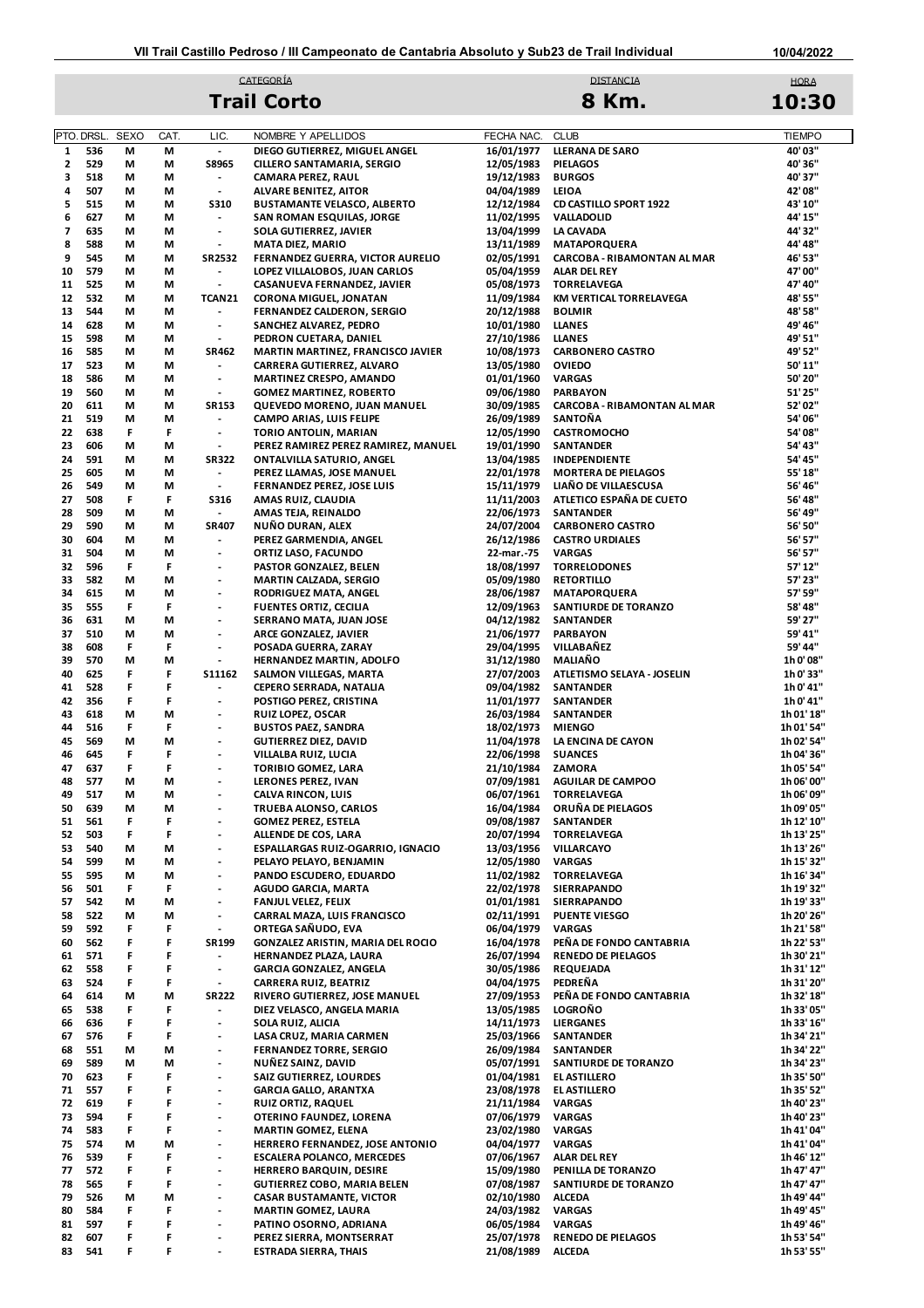| 84      | 552     | F  | F | $\overline{\phantom{a}}$ | FERNANDEZ VALLEJO, LUCIA             | 07/06/1987 | <b>SOTO IRUZ</b>                | 1h 54' 41" |
|---------|---------|----|---|--------------------------|--------------------------------------|------------|---------------------------------|------------|
| 85      | 632     | F  | F | $\overline{\phantom{a}}$ | SILOS GARCIA, PAULA                  | 14/01/1990 | LA PENILLA DE CAYON             | 1h 54' 42" |
| 86      | 601     | F  | F | $\overline{\phantom{a}}$ | PELAYO RUIZ, VANESA                  | 21/04/1981 | <b>LAS PRESILLAS</b>            | 1h 54' 43" |
| 87      | 602     | М  | M | $\overline{\phantom{a}}$ | PELLON GUTIERREZ, DANIEL             | 27/07/1983 | SAN MARTIN DE TORANZO           | 1h 56' 24" |
| 88      | 603     | F  | F | $\overline{\phantom{a}}$ | PEREZ DIAZ, CRISTINA                 | 07/05/1987 | SAN MARTIN DE TORANZO           | 1h 56' 25" |
| 89      | 575     | М  | М | $\overline{\phantom{a}}$ | LANDERA MONTERO, FRANCISCO JAVIER    | 13/05/1979 | SANTOÑA                         | 1h 56' 45" |
| 90      | 578     | F  | F | $\overline{\phantom{a}}$ | LOPEZ PEREZ, ESTHER                  | 31/07/1980 | SANTOÑA                         | 1h 56' 46" |
| 91      | 633     | F  | F | $\overline{\phantom{a}}$ | SOBRINO ALONSO, LAURA                | 15/07/1991 | <b>SANTOÑA</b>                  | 1h 56' 47" |
| 92      | 634     | М  | M | $\overline{\phantom{a}}$ | SOBRINO LANZA, PEDRO ANTONIO         | 18/06/1963 | SANTOÑA                         | 1h 56' 48" |
| 93      | 593     | М  | М | $\overline{\phantom{a}}$ | ORTIZ JIMENEZ, RUBEN                 | 10/11/1990 | ONTANEDA                        | 1h 57' 08" |
| 94      | 620     | М  | М | $\overline{\phantom{a}}$ | <b>RUIZ SIERRA, OMAR</b>             | 30/03/1991 | <b>ONTANEDA</b>                 | 1h 57' 09" |
| 95      | 506     | М  | М | $\overline{\phantom{a}}$ | ALONSO VELASCO, CARLOS DAVID         | 22/02/1979 | <b>MADRID</b>                   | 1h 57' 13" |
| 96      | 613     | М  | М | $\overline{\phantom{a}}$ | REY ILLERA, FERNANDO                 | 23/09/1979 | <b>SANTANDER</b>                | 1h 57' 15" |
| 97      | 520     | М  | М | $\overline{\phantom{a}}$ | <b>CARCEDO HAYA, ALBERTO</b>         | 25/05/1969 | SANTANDER                       | 1h 57' 17" |
| 98      | 642     | М  | М | $\overline{\phantom{a}}$ | <b>VELASCO MANTECON, BORJA</b>       | 17/02/1970 | <b>CASTILLO PEDROSO</b>         | 1h 57' 18" |
| 99      | 505     | F  | F | $\overline{\phantom{a}}$ | ALONSO DIEZ, ANA                     | 06/05/1970 | <b>SANTANDER</b>                | 1h 57' 20" |
| 100     | 600     | F  | F | $\overline{\phantom{a}}$ | PELAYO PELAYO, LAURA                 | 25/02/1982 | <b>CORVERA DE TORANZO</b>       | 1h 57' 28" |
| 101     | 610     | F  | F | $\overline{\phantom{a}}$ | PUENTE MARQUEZ, LAURA                | 13/07/1987 | SANTA MARIA DE CAYON            | 1h 57' 29" |
| 102     | 609     | F  | F | $\overline{\phantom{a}}$ | PRADOS ORVIZ, MARIA                  | 26/10/1993 | <b>ONTANEDA</b>                 | 2h 00' 15" |
| 103     | 612     | F  | F | $\overline{\phantom{a}}$ | REVUELTA AJA, ELIA                   | 30/01/1993 | SAN FELICES DE BUELNA           | 2h 00' 16" |
| 104     | 534     | М  | M | $\overline{\phantom{a}}$ | DE LA HOZ FERNANDEZ, JOSE ANTONIO    | 13/07/1966 | <b>PUENTE VIESGO</b>            | 2h 00' 26" |
| 105     | 530     | F  | F | $\overline{\phantom{a}}$ | COBO CANO, CELESTINA                 | 23/11/1977 | <b>CASTILLO PEDROSO</b>         | 2h 06' 51" |
| 106     | 643     | F  | F | $\overline{\phantom{a}}$ | VICENTE PARDO, ESTELA                | 08/01/1976 | <b>MALIAÑO</b>                  | 2h 06' 52" |
| 107     | 646     | F  | F | $\overline{\phantom{a}}$ | ZARCO MARTINEZ, MARIA ISABEL         | 14/09/1975 | <b>MALIAÑO</b>                  | 2h 06' 54" |
| 108     | 548     | F  | F | $\overline{\phantom{a}}$ | FERNANDEZ ORDOÑEZ, MARIA ADELA       | 14/09/1967 | <b>PUENTE VIESGO</b>            | 2h 08' 17" |
| 109     | 641     | F  | F | $\overline{\phantom{a}}$ | VELASCO MAGALDI, CAYETANA            | 12/07/1958 | <b>QUINTANA DE TORANZO</b>      | 2h 08' 17" |
| 110     | 559     | F  | F | $\overline{\phantom{a}}$ | <b>GARCIA VELASCO, MARIAN</b>        | 24/03/1978 | <b>QUEVEDA</b>                  | 2h 08' 18" |
| 111     | 573     | F. | F | $\overline{\phantom{a}}$ | <b>HERRERO BARQUIN, LARA</b>         | 05/06/1987 | PENILLA DE TORANZO              | 2h 08' 18" |
| 112 617 |         | М  | M | $\overline{\phantom{a}}$ | RUIZ CARRERA, ADRIAN                 | 10/04/1990 | ONTANEDA                        | 2h 17' 51" |
| 113     | 581     | F  | F | $\overline{\phantom{a}}$ | <b>MARCOS SADABA, NIEVES</b>         | 01/05/1991 | ONTANEDA                        | 2h 23' 19" |
| 114 521 |         | М  | М | $\overline{\phantom{a}}$ | <b>CARPINTERO GOMEZ, PABLO</b>       | 11/12/1997 | <b>SANTANDER</b>                | 2h 23' 20" |
|         | 115 644 | F  | F | $\overline{\phantom{a}}$ | VIDAL PRIETO, MARIA JOSE             | 02/03/1967 | <b>CECEÑAS</b>                  | 2h 27' 03" |
| 116     | 568     | F  | F | $\overline{\phantom{a}}$ | <b>GUTIERREZ DE LA HOZ, OLGA</b>     | 29/05/1968 | <b>PAMANES</b>                  | 2h 27' 04" |
| 117     | 566     | F  | F | $\overline{\phantom{a}}$ | <b>GUTIERREZ DE LA HOZ, ANA ROSA</b> | 30/10/1971 | <b>SOLARES</b>                  | 2h 27' 05" |
| 118     | 567     | F  | F | $\overline{\phantom{a}}$ | GUTIERREZ DE LA HOZ, MARIA ANGELES   | 11/06/1970 | <b>CECEÑAS</b>                  | 2h 27' 06" |
| 119 527 |         | М  | М | $\overline{\phantom{a}}$ | <b>CASTRO GARCIA, JESUS MANUEL</b>   | 19/12/1966 | <b>PAMANES</b>                  | 2h 27' 07" |
| 120     | 563     | F  | F | $\overline{\phantom{a}}$ | <b>GONZALEZ GOMEZ, PATRICIA</b>      | 28/12/1985 | <b>TORRELAVEGA</b>              | 2h 30' 04" |
| 121     | 580     | F  | F | $\overline{\phantom{a}}$ | <b>MARCOS RUIZ, ELSA</b>             | 18/03/1985 | <b>TORRELAVEGA</b>              | 2h 30' 06" |
| 122 537 |         | М  | М | $\overline{\phantom{a}}$ | DIEZ REVILLA, GUILLERMO              | 06/07/1985 | <b>BARCENA DE PIE DE CONCHA</b> | 2h 30' 10" |
| 123     | 512     | F  | F | $\overline{\phantom{a}}$ | BARQUIN GUTIERREZ, MARIA ANTONIA     | 10/05/1960 | <b>SANTANDER</b>                | 2h 34' 49" |
| 124 535 |         | F  | F | $\overline{\phantom{a}}$ | DE SADABA DELGADO, CARMEN            | 15/07/1962 | ONTANEDA                        | 2h 34' 50" |
|         |         |    |   |                          |                                      |            |                                 |            |